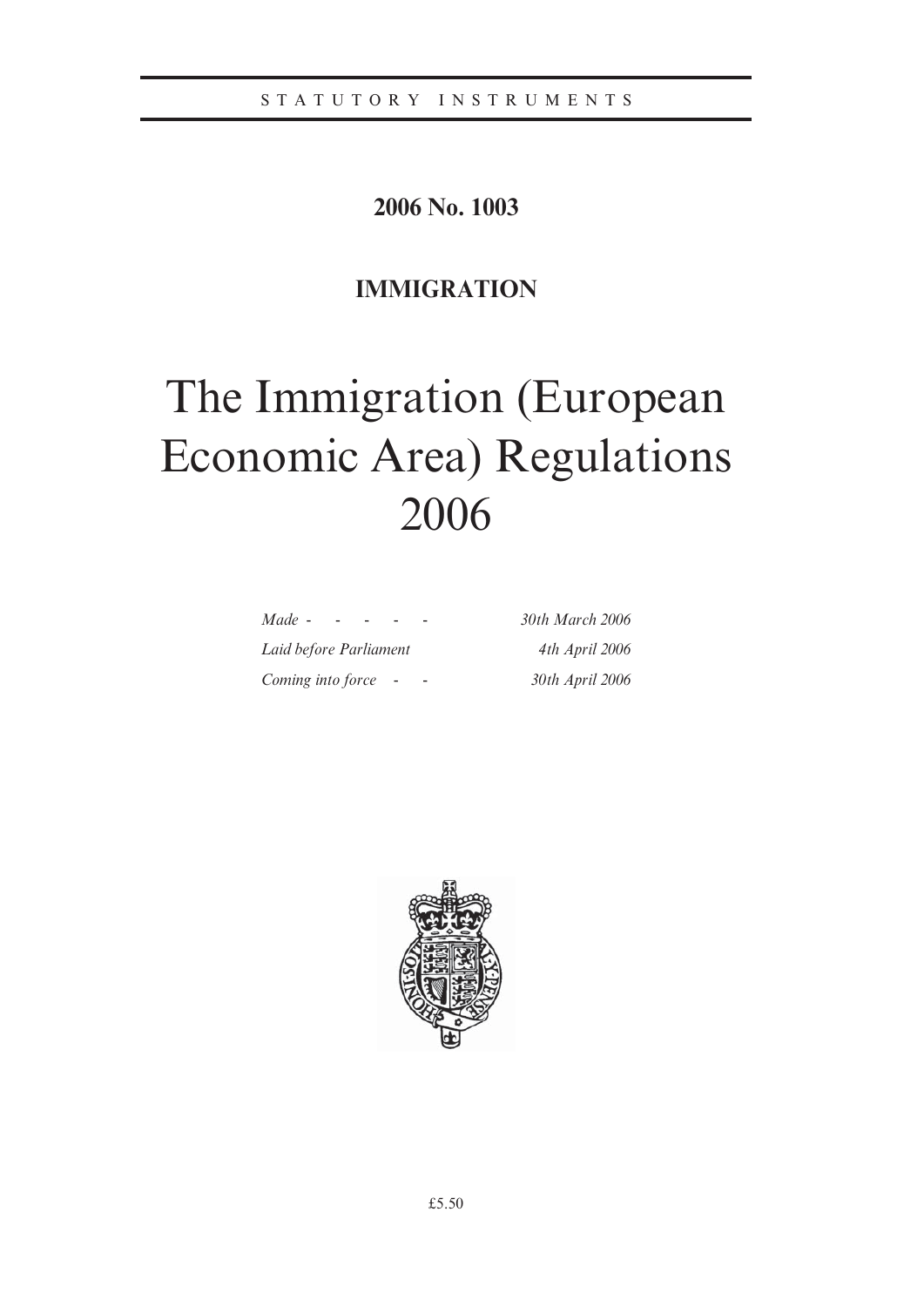## STATUTORY INSTRUMENTS

## **2006 No. 1003**

## **IMMIGRATION**

## The Immigration (European Economic Area) Regulations 2006

*Made - - - - 30th March 2006 Laid before Parliament 4th April 2006* 

*Coming into force - - 30th April 2006* 

## **CONTENTS**

#### PART 1

## INTERPRETATION ETC

- 1. Citation and commencement
- 2. General interpretation
- 3. Continuity of residence
- 4. "Worker", "self-employed person", "self-sufficient person" and "student"
- 5. "Worker or self-employed person who has ceased activity"
- 6. "Qualified person"
- 7. Family member
- 8. "Extended family member"
- 9. Family members of United Kingdom nationals
- 10. "Family member who has retained the right of residence"

## PART 2

## EEA RIGHTS

- 11. Right of admission to the United Kingdom
- 12. Issue of EEA family permit
- 13. Initial right of residence
- 14. Extended right of residence
- 15. Permanent right of residence

## PART 3

## RESIDENCE DOCUMENTATION

- 16. Issue of registration certificate
- 17. Issue of residence card
- 18. Issue of a document certifying permanent residence and a permanent residence card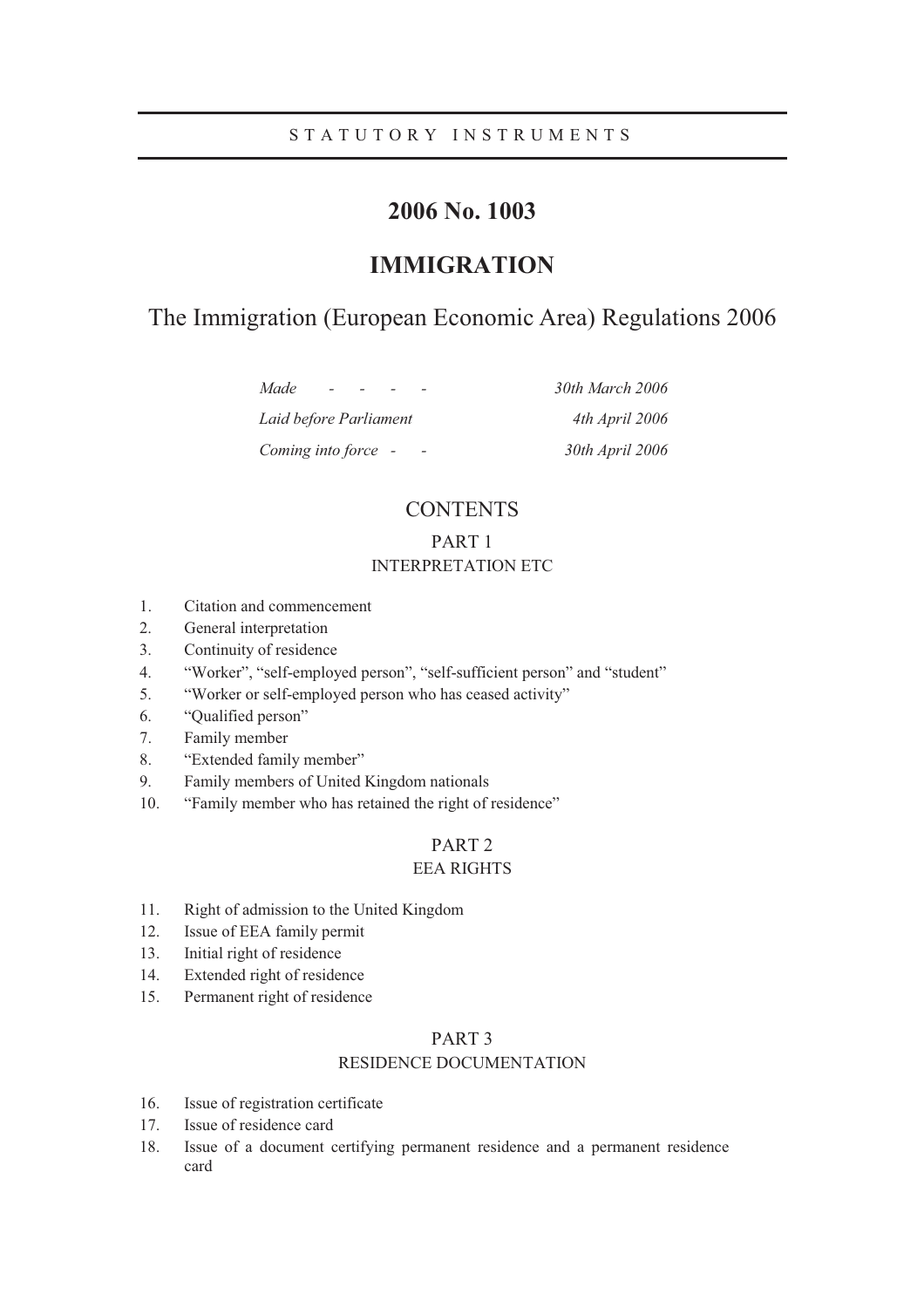#### PART 4

## REFUSAL OF ADMISSION AND REMOVAL ETC

- 19. Exclusion and removal from the United Kingdom
- 20. Refusal to issue or renew and revocation of residence documentation
- 21. Decisions taken on public policy, public security and public health grounds

#### PART 5

#### PROCEDURE IN RELATION TO EEA DECISIONS

- 22. Person claiming right of admission
- 23. Person refused admission
- 24. Person subject to removal

## PART 6

#### APPEALS UNDER THESE REGULATIONS

- 25. Interpretation of Part 6
- 26. Appeal rights
- 27. Out of country appeals
- 28. Appeals to the Commission
- 29. Effect of appeals to the Asylum and Immigration Tribunal

## PART 7

## GENERAL

- 30. Effect on other legislation
- 31. Revocations, transitional provisions and consequential amendments

 SCHEDULE 1 — APPEALS TO THE ASYLUM AND IMMIGRATION TRIBUNAL SCHEDULE 2 — EFFECT ON OTHER LEGISLATION SCHEDULE 3 — REVOCATIONS AND SAVINGS PART 1 - TABLE OF REVOCATIONS PART 2 — SAVINGS SCHEDULE 4 — TRANSITIONAL PROVISIONS SCHEDULE 5 — CONSEQUENTIAL AMENDMENTS

The Secretary of State, being a Minister designated(**a**) for the purposes of section 2(2) of the European Communities Act 1972(**b**) in relation to measures relating to rights of entry into, and residence in, the United Kingdom, in exercise of the powers conferred upon him by that section, and of the powers conferred on him by section 109 of the Nationality, Immigration and Asylum Act 2002(**c**), makes the following Regulations:

<sup>(</sup>**a**) S.I. 2000/1813.

<sup>(</sup>**b**) 1972 c. 68.

<sup>(</sup>**c**) 2002 c. 41.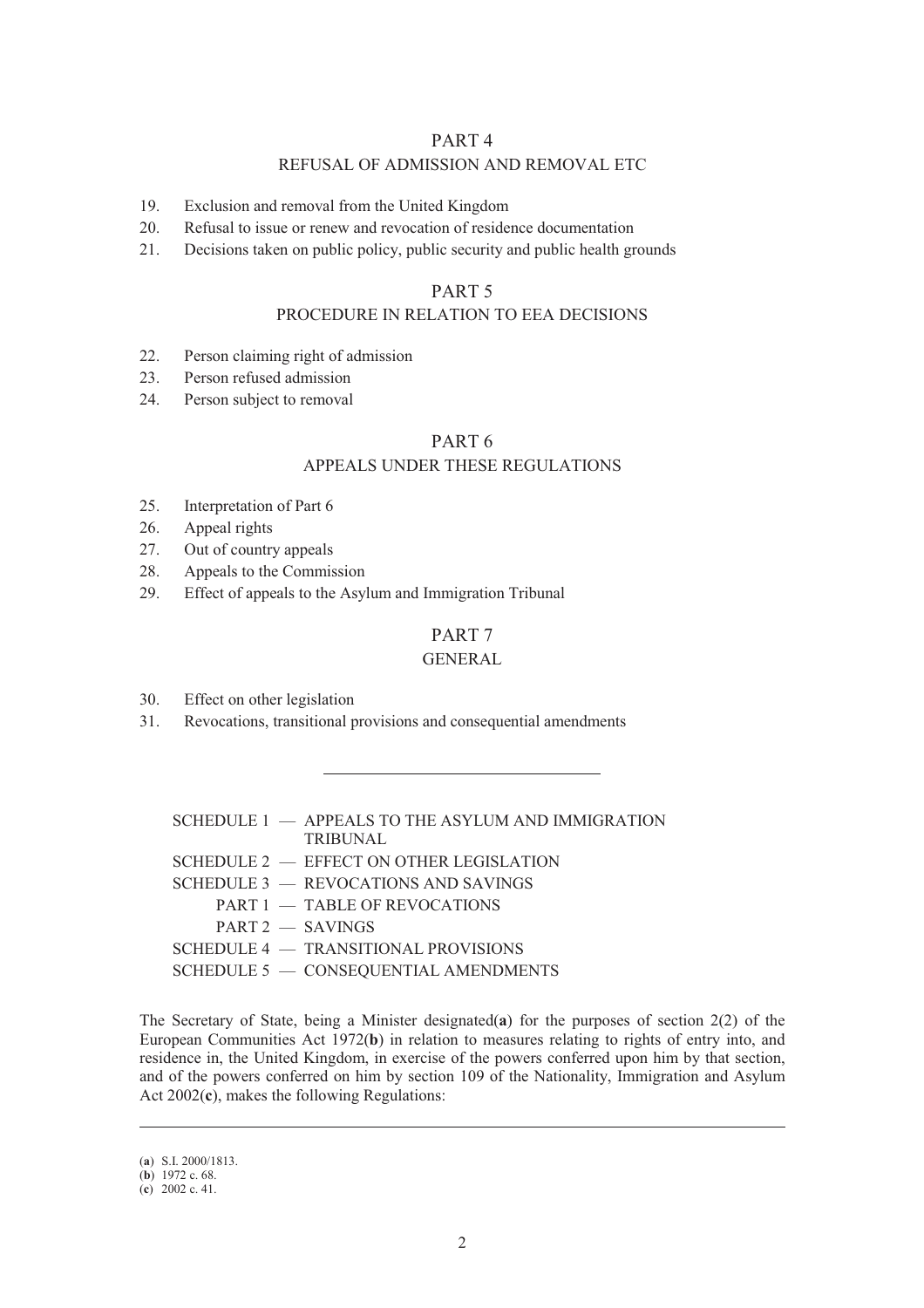## PART 1

## INTERPRETATION ETC

#### **Citation and commencement**

**1.** These Regulations may be cited as the Immigration (European Economic Area) Regulations  $2006$  and shall come into force on  $30<sup>th</sup>$  April 2006.

#### **General interpretation**

**2.**—(1) In these Regulations—

"the 1971 Act" means the Immigration Act 1971(**a**);

"the 1999 Act" means the Immigration and Asylum Act 1999(**b**);

"the 2002 Act" means the Nationality, Immigration and Asylum Act 2002;

"civil partner"(**c**) does not include a party to a civil partnership of convenience;

"decision maker" means the Secretary of State, an immigration officer or an entry clearance officer (as the case may be);

"document certifying permanent residence" means a document issued to an EEA national, in accordance with regulation 18, as proof of the holder's permanent right of residence under regulation 15 as at the date of issue;

"EEA decision" means a decision under these Regulations that concerns a person's—

- (a) entitlement to be admitted to the United Kingdom;
- (b) entitlement to be issued with or have renewed, or not to have revoked, a registration certificate, residence card, document certifying permanent residence or permanent residence card; or
- (c) removal from the United Kingdom;

"EEA family permit" means a document issued to a person, in accordance with regulation 12, in connection with his admission to the United Kingdom;

"EEA national" means a national of an EEA State;

"EEA State" means—

- (a) a member State, other than the United Kingdom;
- (b) Norway, Iceland or Liechtenstein; or
- (c) Switzerland;

"entry clearance" has the meaning given in section 33(1) of the 1971 Act(**d**);

"entry clearance officer" means a person responsible for the grant or refusal of entry clearance;

"immigration rules" has the meaning given in section 33(1) of the 1971 Act;

"military service" means service in the armed forces of an EEA State;

"permanent residence card" means a card issued to a person who is not an EEA national, in accordance with regulation 18, as proof of the holder's permanent right of residence under regulation 15 as at the date of issue;

<sup>(</sup>**a**) 1971 c. 77.

<sup>(</sup>**b**) 1999 c. 33.

<sup>(</sup>**c**) Civil partner has the meaning given by Schedule 1 to the Interpretation Act 1978 (c. 30) as amended by paragraph 59 of Schedule 27 to the Civil Partnership Act 2004 (c.33).

<sup>(</sup>**d**) Section 33(1) is amended by paragraph 5 of the Schedule to the Immigration Act 1988 (c.14).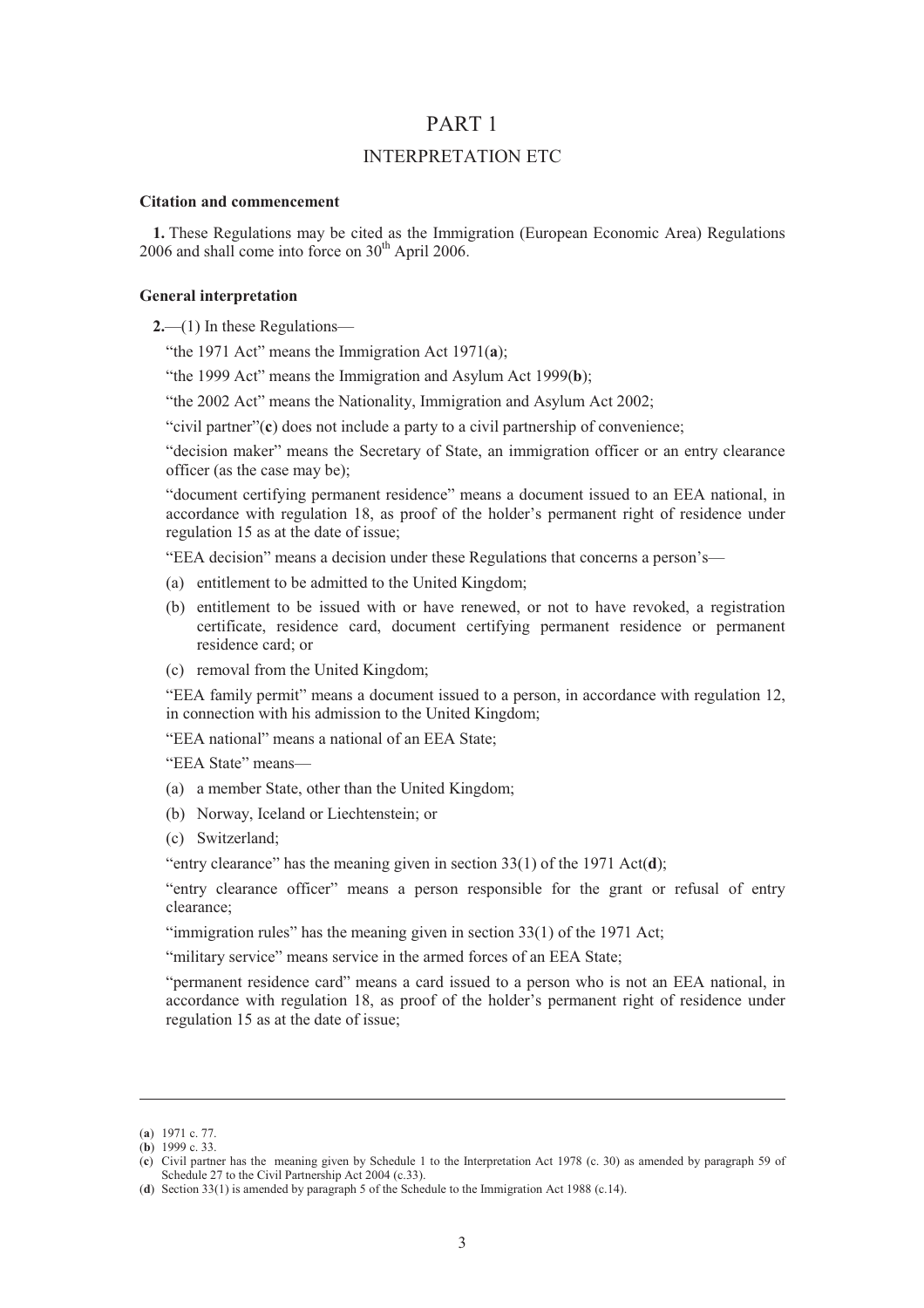"registration certificate" means a certificate issued to an EEA national, in accordance with regulation 16, as proof of the holder's right of residence in the United Kingdom as at the date of issue;

"relevant EEA national" in relation to an extended family member has the meaning given in regulation 8(6);

"residence card" means a card issued to a person who is not an EEA national, in accordance with regulation 17, as proof of the holder's right of residence in the United Kingdom as at the date of issue;

"spouse" does not include a party to a marriage of convenience;

"United Kingdom national" means a person who falls to be treated as a national of the United Kingdom for the purposes of the Community Treaties.

(2) Paragraph (1) is subject to paragraph 1(a) of Schedule 4 (transitional provisions).

#### **Continuity of residence**

**3.**—(1) This regulation applies for the purpose of calculating periods of continuous residence in the United Kingdom under regulation 5(1) and regulation 15.

(2) Continuity of residence is not affected by —

- (a) periods of absence from the United Kingdom which do not exceed six months in total in any year;
- (b) periods of absence from the United Kingdom on military service; or
- (c) any one absence from the United Kingdom not exceeding twelve months for an important reason such as pregnancy and childbirth, serious illness, study or vocational training or an overseas posting.

(3) But continuity of residence is broken if a person is removed from the United Kingdom under regulation 19(3).

#### **"Worker", "self-employed person", "self-sufficient person" and "student"**

**4.**—(1) In these Regulations —

- (a) "worker" means a worker within the meaning of Article 39 of the Treaty establishing the European Community(**a**);
- (b) "self-employed person" means a person who establishes himself in order to pursue activity as a self-employed person in accordance with Article 43 of the Treaty establishing the European Community;
- (c) "self-sufficient person" means a person who has—
	- (i) sufficient resources not to become a burden on the social assistance system of the United Kingdom during his period of residence; and
	- (ii) comprehensive sickness insurance cover in the United Kingdom;
- (d) "student" means a person who—
	- (i) is enrolled at a private or public establishment, included on the Department for Education and Skills' Register of Education and Training Providers(**b**) or financed from public funds, for the principal purpose of following a course of study, including vocational training;
	- (ii) has comprehensive sickness insurance cover in the United Kingdom; and
	- (iii) assures the Secretary of State, by means of a declaration, or by such equivalent means as the person may choose, that he has sufficient resources not to become a

<sup>(</sup>**a**) OJ No. C325, 24.12.02, p. 51.

<sup>(</sup>**b**) The Register of Education and Training Providers is maintained by, and is available on the website of, the Department for Education and Skills.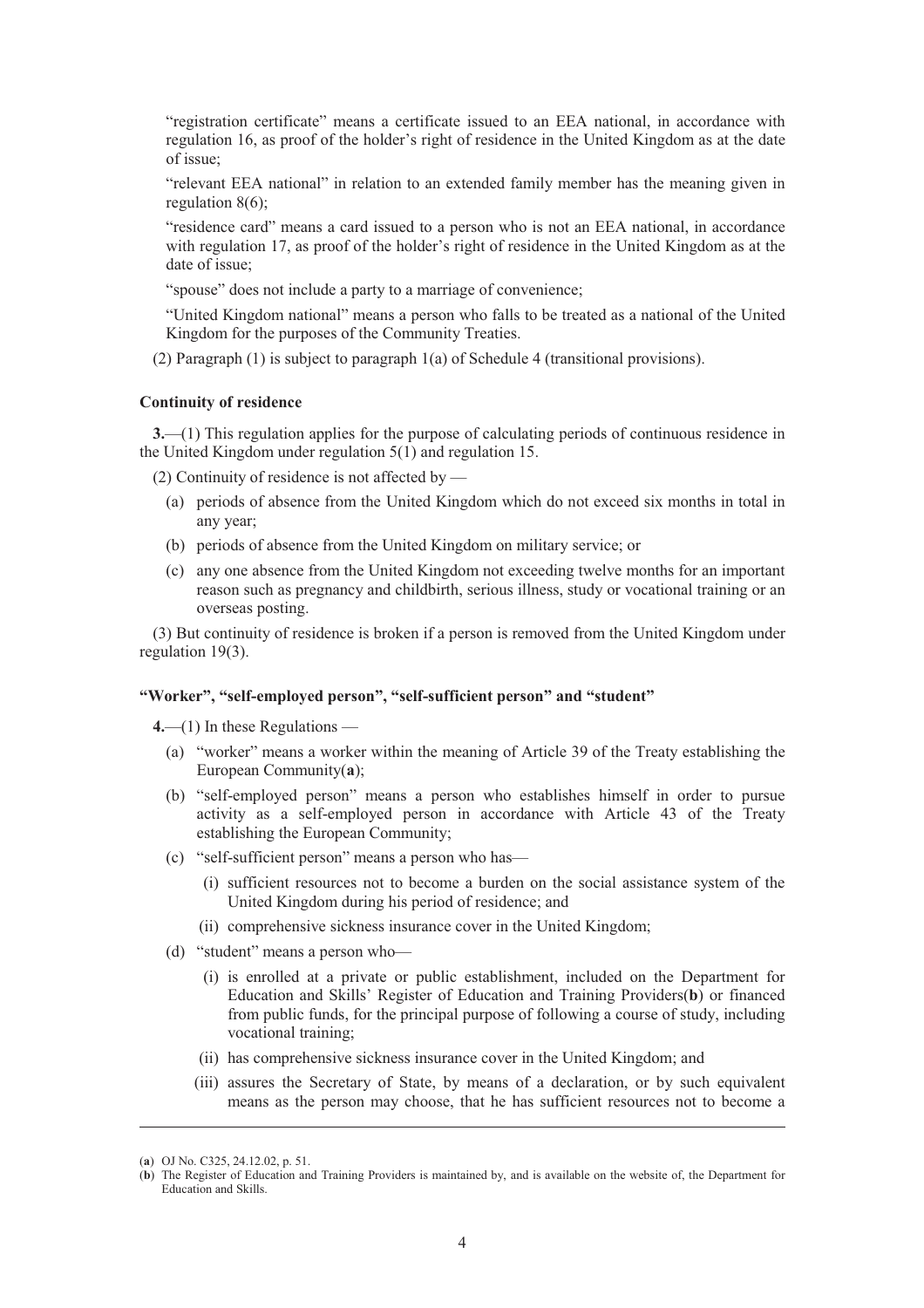burden on the social assistance system of the United Kingdom during his period of residence.

(2) For the purposes of paragraph  $(1)(c)$ , where family members of the person concerned reside in the United Kingdom and their right to reside is dependent upon their being family members of that person—

- (a) the requirement for that person to have sufficient resources not to become a burden on the social assistance system of the United Kingdom during his period of residence shall only be satisfied if his resources and those of the family members are sufficient to avoid him and the family members becoming such a burden;
- (b) the requirement for that person to have comprehensive sickness insurance cover in the United Kingdom shall only be satisfied if he and his family members have such cover.

(3) For the purposes of paragraph  $(1)(d)$ , where family members of the person concerned reside in the United Kingdom and their right to reside is dependent upon their being family members of that person, the requirement for that person to assure the Secretary of State that he has sufficient resources not to become a burden on the social assistance system of the United Kingdom during his period of residence shall only be satisfied if he assures the Secretary of State that his resources and those of the family members are sufficient to avoid him and the family members becoming such a burden.

(4) For the purposes of paragraphs (1)(c) and (d) and paragraphs (2) and (3), the resources of the person concerned and, where applicable, any family members, are to be regarded as sufficient if they exceed the maximum level of resources which a United Kingdom national and his family members may possess if he is to become eligible for social assistance under the United Kingdom benefit system.

#### **"Worker or self-employed person who has ceased activity"**

**5.**—(1) In these Regulations, "worker or self-employed person who has ceased activity" means an EEA national who satisfies the conditions in paragraph  $(2)$ ,  $(3)$ ,  $(4)$  or  $(5)$ .

(2) A person satisfies the conditions in this paragraph if he—

- (a) terminates his activity as a worker or self-employed person and—
	- (i) has reached the age at which he is entitled to a state pension on the date on which he terminates his activity; or
	- (ii) in the case of a worker, ceases working to take early retirement;
- (b) pursued his activity as a worker or self-employed person in the United Kingdom for at least twelve months prior to the termination; and
- (c) resided in the United Kingdom continuously for more than three years prior to the termination.
- (3) A person satisfies the conditions in this paragraph if—
	- (a) he terminates his activity in the United Kingdom as a worker or self-employed person as a result of a permanent incapacity to work; and
	- (b) either—
		- (i) he resided in the United Kingdom continuously for more than two years prior to the termination; or
		- (ii) the incapacity is the result of an accident at work or an occupational disease that entitles him to a pension payable in full or in part by an institution in the United Kingdom.
- (4) A person satisfies the conditions in this paragraph if—
	- (a) he is active as a worker or self-employed person in an EEA State but retains his place of residence in the United Kingdom, to which he returns as a rule at least once a week; and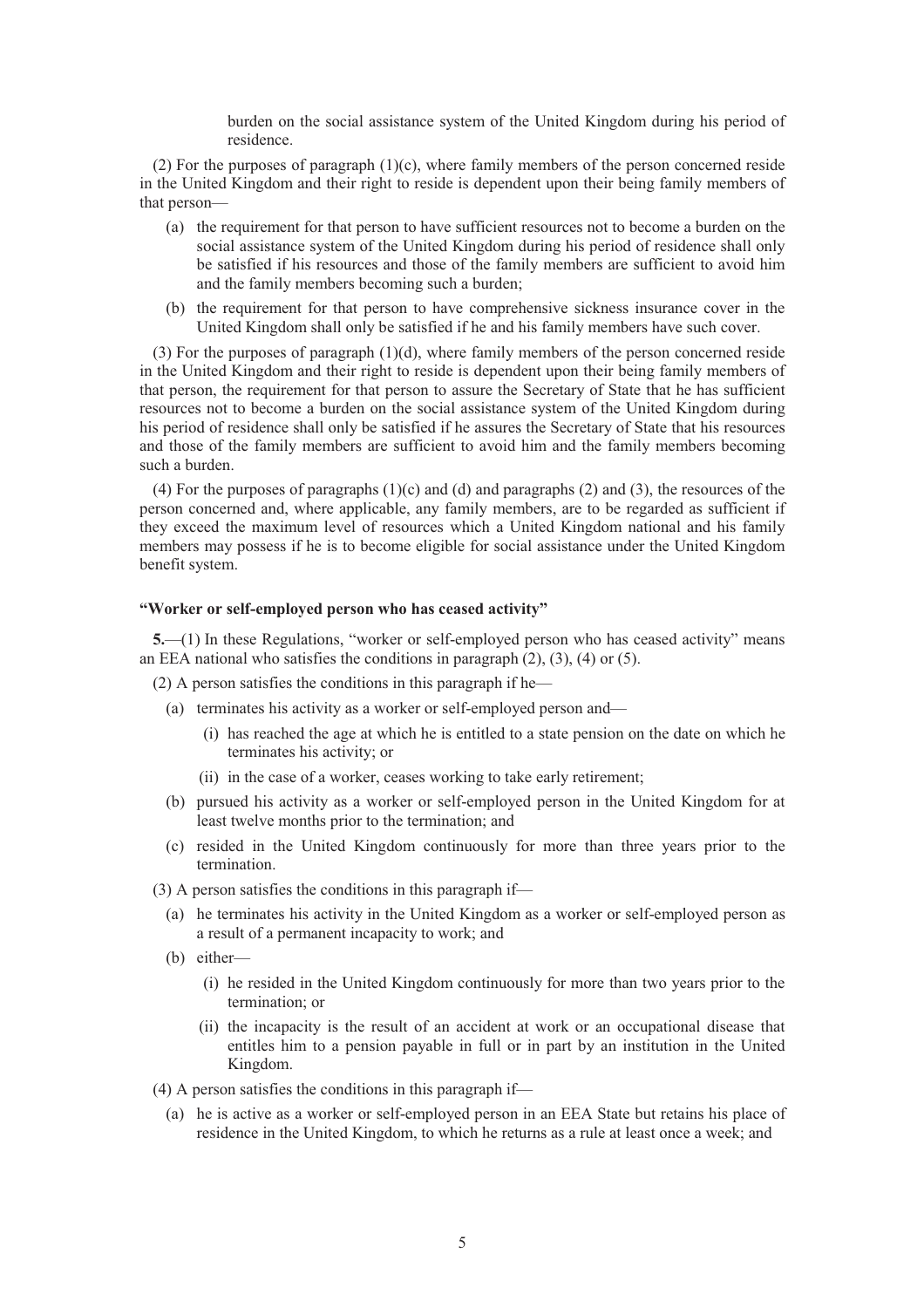(b) prior to becoming so active in that EEA State, he had been continuously resident and continuously active as a worker or self-employed person in the United Kingdom for at least three years.

 $(5)$  A person who satisfies the condition in paragraph  $(4)(a)$  but not the condition in paragraph (4)(b) shall, for the purposes of paragraphs (2) and (3), be treated as being active and resident in the United Kingdom during any period in which he is working or self-employed in the EEA State.

(6) The conditions in paragraphs (2) and (3) as to length of residence and activity as a worker or self-employed person shall not apply in relation to a person whose spouse or civil partner is a United Kingdom national.

(7) For the purposes of this regulation—

- (a) periods of inactivity for reasons not of the person's own making;
- (b) periods of inactivity due to illness or accident; and
- (c) in the case of a worker, periods of involuntary unemployment duly recorded by the relevant employment office,

shall be treated as periods of activity as a worker or self-employed person, as the case may be.

#### **"Qualified person"**

**6.**—(1) In these Regulations, "qualified person" means a person who is an EEA national and in the United Kingdom as-

- (a) a jobseeker;
- (b) a worker;
- (c) a self-employed person;
- (d) a self-sufficient person; or
- (e) a student.

(2) A person who is no longer working shall not cease to be treated as a worker for the purpose of paragraph  $(1)(b)$  if—

- (a) he is temporarily unable to work as the result of an illness or accident;
- (b) he is in duly recorded involuntary unemployment after having been employed in the United Kingdom, provided that he has registered as a jobseeker with the relevant employment office and—
	- (i) he was employed for one year or more before becoming unemployed;
	- (ii) he has been unemployed for no more than six months; or
	- (iii) he can provide evidence that he is seeking employment in the United Kingdom and has a genuine chance of being engaged;
- (c) he is involuntarily unemployed and has embarked on vocational training; or
- (d) he has voluntarily ceased working and embarked on vocational training that is related to his previous employment.

(3) A person who is no longer in self-employment shall not cease to be treated as a selfemployed person for the purpose of paragraph  $(1)(c)$  if he is temporarily unable to pursue his activity as a self-employed person as the result of an illness or accident.

(4) For the purpose of paragraph (1)(a), "jobseeker" means a person who enters the United Kingdom in order to seek employment and can provide evidence that he is seeking employment and has a genuine chance of being engaged.

#### **Family member**

**7.**—(1) Subject to paragraph (2), for the purposes of these Regulations the following persons shall be treated as the family members of another person—

(a) his spouse or his civil partner;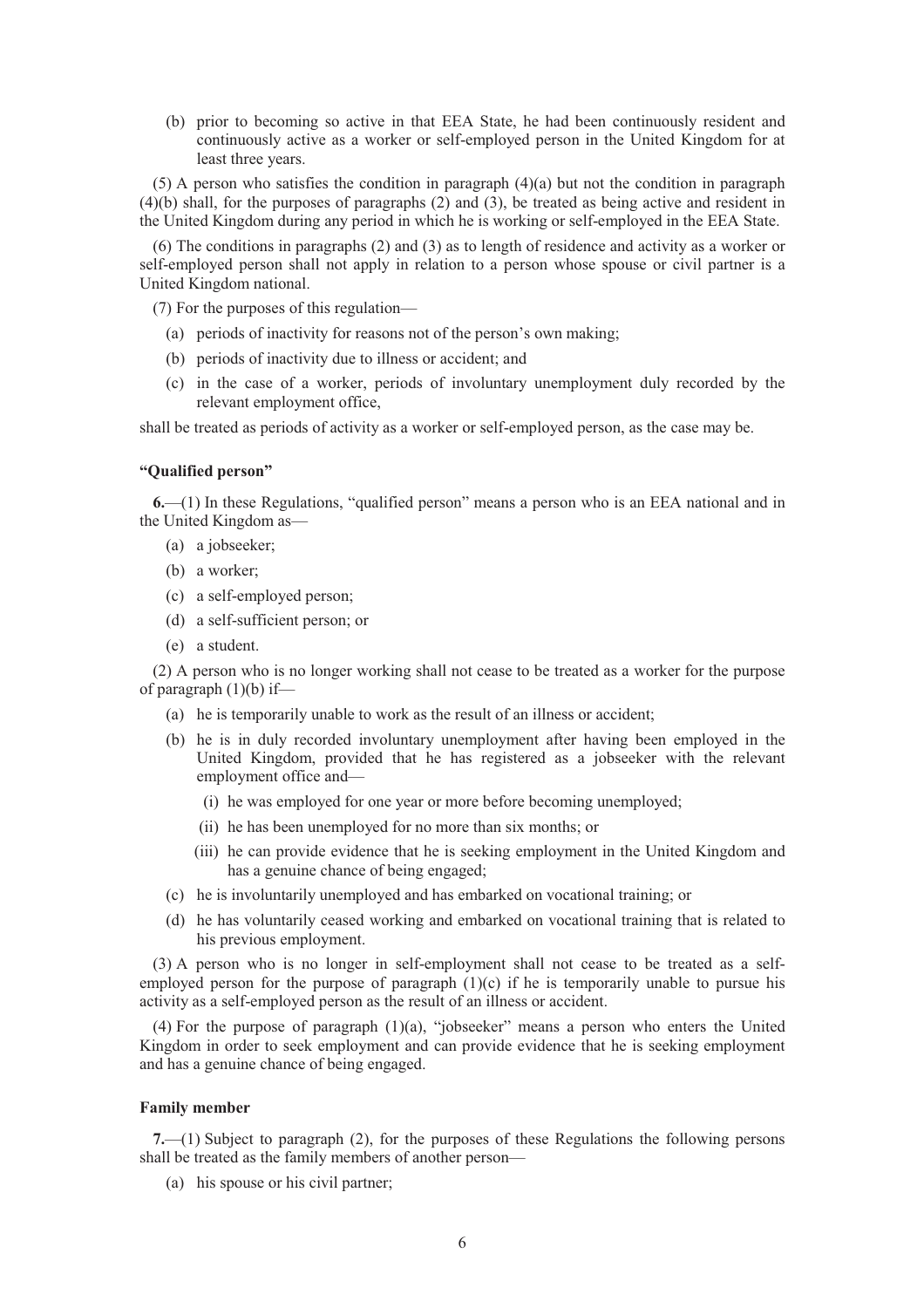- (b) direct descendants of his, his spouse or his civil partner who are—
	- (i) under 21; or
	- (ii) dependants of his, his spouse or his civil partner;
- (c) dependent direct relatives in his ascending line or that of his spouse or his civil partner;
- (d) a person who is to be treated as the family member of that other person under paragraph  $(3)$

(2) A person shall not be treated under paragraph  $(1)(b)$  or (c) as the family member of a student residing in the United Kingdom after the period of three months beginning on the date on which the student is admitted to the United Kingdom unless—

- (a) in the case of paragraph (b), the person is the dependent child of the student or of his spouse or civil partner; or
- (b) the student also falls within one of the other categories of qualified persons mentioned in regulation 6(1).

(3) Subject to paragraph (4), a person who is an extended family member and has been issued with an EEA family permit, a registration certificate or a residence card shall be treated as the family member of the relevant EEA national for as long as he continues to satisfy the conditions in regulation 8(2), (3), (4) or (5) in relation to that EEA national and the permit, certificate or card has not ceased to be valid or been revoked.

(4) Where the relevant EEA national is a student, the extended family member shall only be treated as the family member of that national under paragraph (3) if either the EEA family permit was issued under regulation 12(2), the registration certificate was issued under regulation 16(5) or the residence card was issued under regulation 17(4).

#### **"Extended family member"**

**8.**—(1) In these Regulations "extended family member" means a person who is not a family member of an EEA national under regulation  $7(1)(a)$ , (b) or (c) and who satisfies the conditions in paragraph (2), (3), (4) or (5).

(2) A person satisfies the condition in this paragraph if the person is a relative of an EEA national, his spouse or his civil partner and—

- (a) the person is residing in an EEA State in which the EEA national also resides and is dependent upon the EEA national or is a member of his household;
- (b) the person satisfied the condition in paragraph (a) and is accompanying the EEA national to the United Kingdom or wishes to join him there; or
- (c) the person satisfied the condition in paragraph (a), has joined the EEA national in the United Kingdom and continues to be dependent upon him or to be a member of his household.

(3) A person satisfies the condition in this paragraph if the person is a relative of an EEA national or his spouse or his civil partner and, on serious health grounds, strictly requires the personal care of the EEA national his spouse or his civil partner.

(4) A person satisfies the condition in this paragraph if the person is a relative of an EEA national and would meet the requirements in the immigration rules (other than those relating to entry clearance) for indefinite leave to enter or remain in the United Kingdom as a dependent relative of the EEA national were the EEA national a person present and settled in the United Kingdom.

(5) A person satisfies the condition in this paragraph if the person is the partner of an EEA national (other than a civil partner) and can prove to the decision maker that he is in a durable relationship with the EEA national.

(6) In these Regulations "relevant EEA national" means, in relation to an extended family member, the EEA national who is or whose spouse or civil partner is the relative of the extended family member for the purpose of paragraph (2), (3) or (4) or the EEA national who is the partner of the extended family member for the purpose of paragraph (5).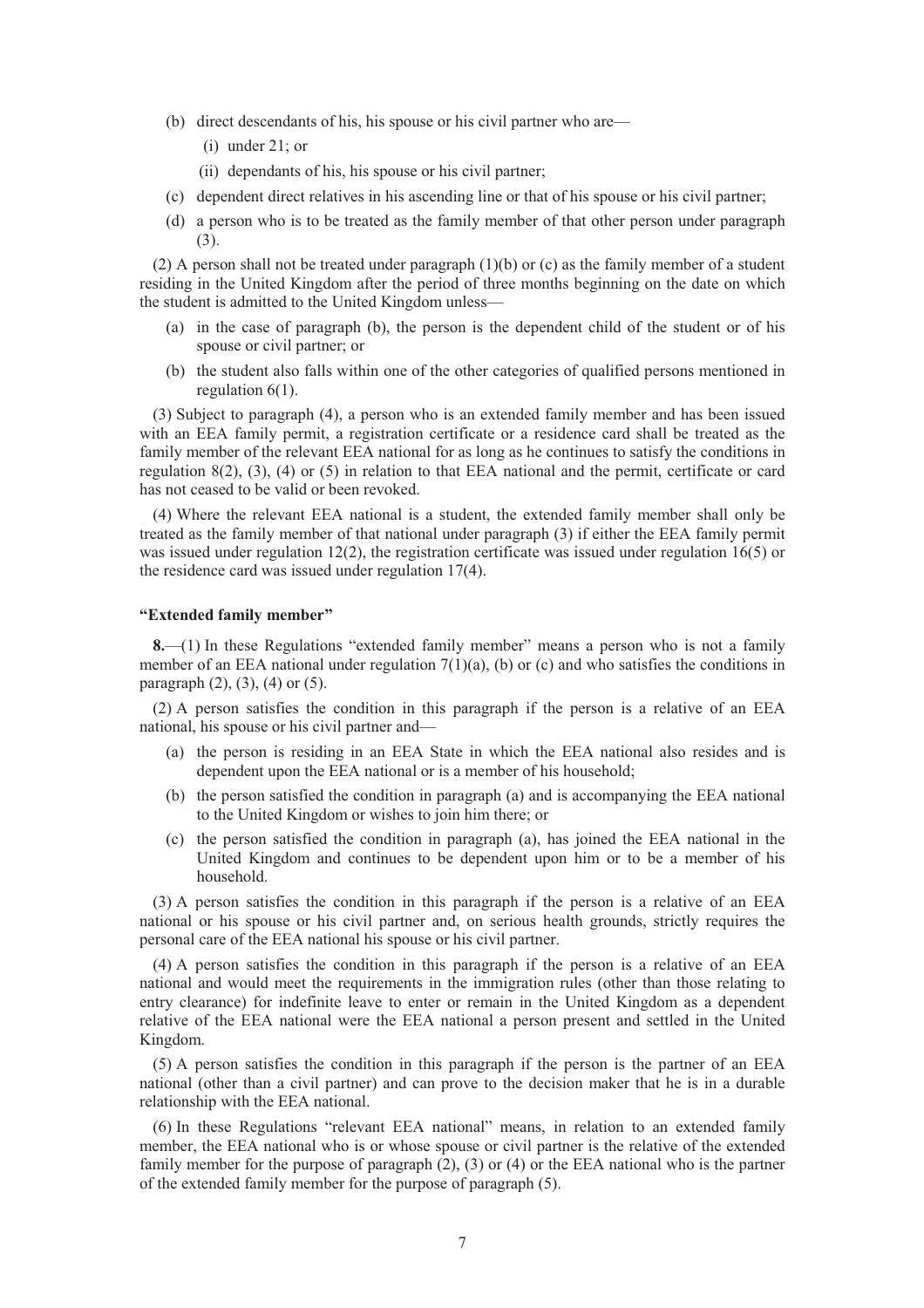#### **Family members of United Kingdom nationals**

**9.**—(1) If the conditions in paragraph (2) are satisfied, these Regulations apply to a person who is the family member of a United Kingdom national as if the United Kingdom national were an EEA national.

(2) The conditions are that—

- (a) the United Kingdom national is residing in an EEA State as a worker or self-employed person or was so residing before returning to the United Kingdom; and
- (b) if the family member of the United Kingdom national is his spouse or civil partner, the parties are living together in the EEA State or had entered into the marriage or civil partnership and were living together in that State before the United Kingdom national returned to the United Kingdom.

(3) Where these Regulations apply to the family member of a United Kingdom national the United Kingdom national shall be treated as holding a valid passport issued by an EEA State for the purpose of the application of regulation 13 to that family member.

#### **"Family member who has retained the right of residence"**

**10.**—(1) In these Regulations, "family member who has retained the right of residence" means, subject to paragraph  $(8)$ , a person who satisfies the conditions in paragraph  $(2)$ ,  $(3)$ ,  $(4)$  or  $(5)$ .

(2) A person satisfies the conditions in this paragraph if—

- (a) he was a family member of a qualified person when the qualified person died;
- (b) he resided in the United Kingdom in accordance with these Regulations for at least the year immediately before the death of the qualified person; and
- (c) he satisfies the condition in paragraph (6).
- (3) A person satisfies the conditions in this paragraph if—
	- (a) he is the direct descendant of—
		- (i) a qualified person who has died;
		- (ii) a person who ceased to be a qualified person on ceasing to reside in the United Kingdom; or
		- (iii) the person who was the spouse or civil partner of the qualified person mentioned in sub-paragraph (i) when he died or is the spouse or civil partner of the person mentioned in sub-paragraph (ii); and
	- (b) he was attending an educational course in the United Kingdom immediately before the qualified person died or ceased to be a qualified person and continues to attend such a course.

(4) A person satisfies the conditions in this paragraph if the person is the parent with actual custody of a child who satisfies the condition in paragraph (3).

(5) A person satisfies the conditions in this paragraph if—

- (a) he ceased to be a family member of a qualified person on the termination of the marriage or civil partnership of the qualified person;
- (b) he was residing in the United Kingdom in accordance with these Regulations at the date of the termination;
- (c) he satisfies the condition in paragraph (6); and
- (d) either—
	- (i) prior to the initiation of the proceedings for the termination of the marriage or the civil partnership the marriage or civil partnership had lasted for at least three years and the parties to the marriage or civil partnership had resided in the United Kingdom for at least one year during its duration;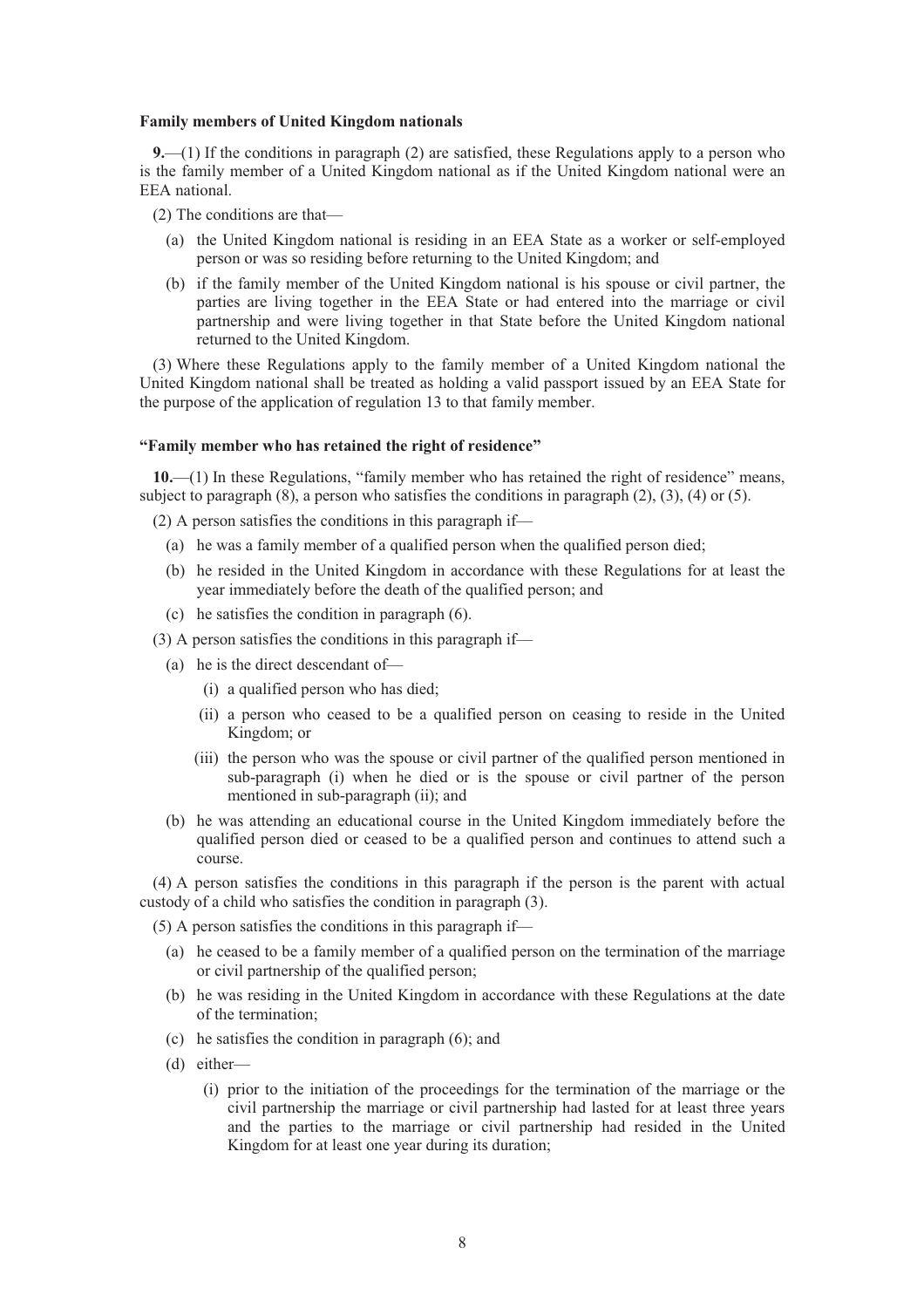- (ii) the former spouse or civil partner of the qualified person has custody of a child of the qualified person;
- (iii) the former spouse or civil partner of the qualified person has the right of access to a child of the qualified person under the age of 18 and a court has ordered that such access must take place in the United Kingdom; or
- (iv) the continued right of residence in the United Kingdom of the person is warranted by particularly difficult circumstances, such as he or another family member having been a victim of domestic violence while the marriage or civil partnership was subsisting.

(6) The condition in this paragraph is that the person—

- (a) is not an EEA national but would, if he were an EEA national, be a worker, a selfemployed person or a self-sufficient person under regulation 6; or
- (b) is the family member of a person who falls within paragraph (a).

(7) In this regulation, "educational course" means a course within the scope of Article 12 of Council Regulation (EEC) No. 1612/68 on freedom of movement for workers(**a**).

(8) A person with a permanent right of residence under regulation 15 shall not become a family member who has retained the right of residence on the death or departure from the United Kingdom of the qualified person or the termination of the marriage or civil partnership, as the case may be, and a family member who has retained the right of residence shall cease to have that status on acquiring a permanent right of residence under regulation 15.

## PART 2

## EEA RIGHTS

#### **Right of admission to the United Kingdom**

**11.**—(1) An EEA national must be admitted to the United Kingdom if he produces on arrival a valid national identity card or passport issued by an EEA State.

(2) A person who is not an EEA national must be admitted to the United Kingdom if he is a family member of an EEA national, a family member who has retained the right of residence or a person with a permanent right of residence under regulation 15 and produces on arrival—

- (a) a valid passport; and
- (b) an EEA family permit, a residence card or a permanent residence card.

(3) An immigration officer may not place a stamp in the passport of a person admitted to the United Kingdom under this regulation who is not an EEA national if the person produces a residence card or permanent residence card.

(4) Before an immigration officer refuses admission to the United Kingdom to a person under this regulation because the person does not produce on arrival a document mentioned in paragraph (1) or (2), the immigration officer must give the person every reasonable opportunity to obtain the document or have it brought to him within a reasonable period of time or to prove by other means that he is—

(a) an EEA national;

-

- (b) a family member of an EEA national with a right to accompany that national or join him in the United Kingdom; or
- (c) a family member who has retained the right of residence or a person with a permanent right of residence under regulation 15.

(5) But this regulation is subject to regulations 19(1) and (2).

<sup>(</sup>**a**) OJ No. L 257, 19.10.68, p. 2 (OJ/SE 1st series 1968, vol II, p. 475).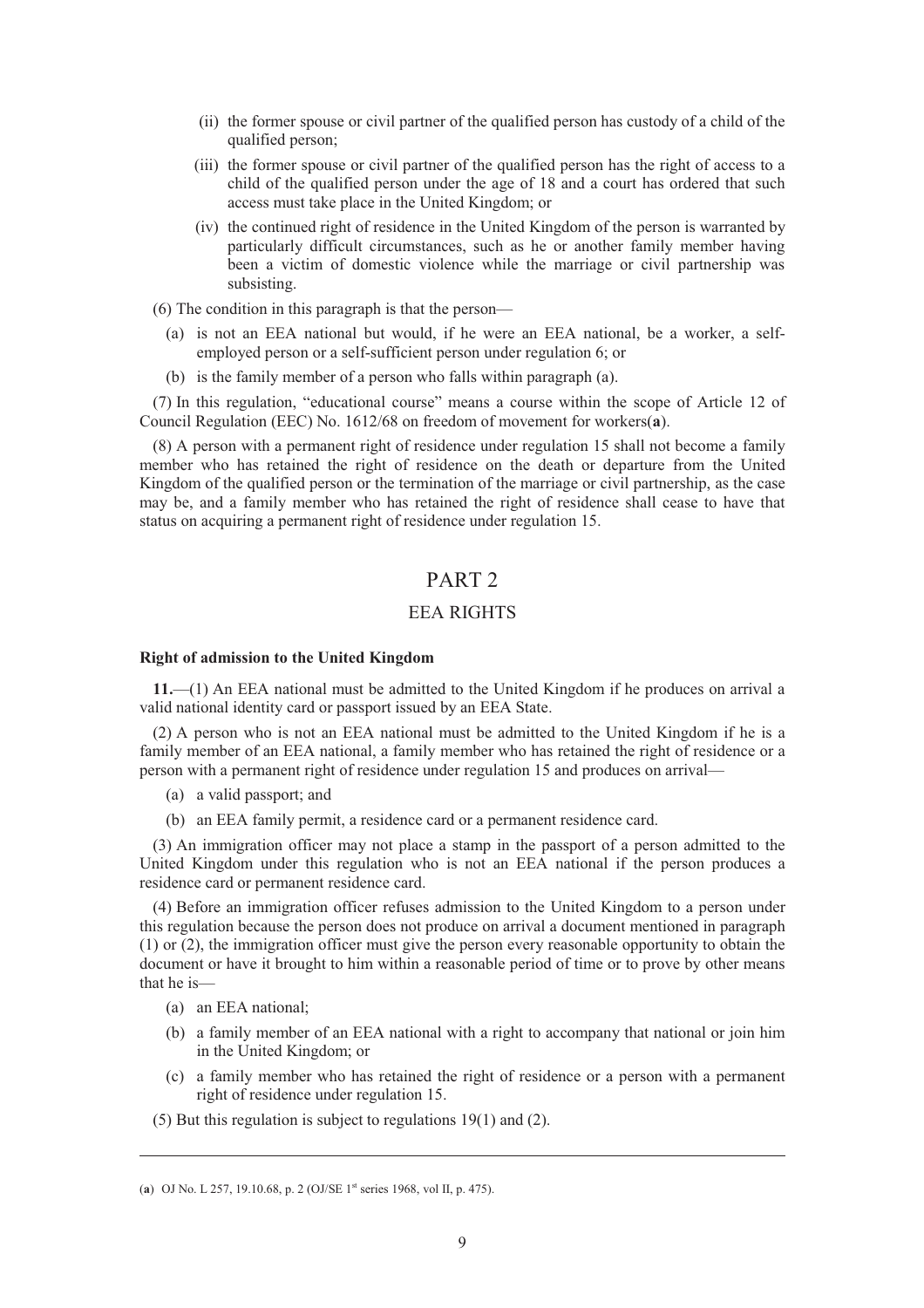#### **Issue of EEA family permit**

**12.**—(1) An entry clearance officer must issue an EEA family permit to a person who applies for one if the person is a family member of an EEA national and—

- (a) the EEA national—
	- (i) is residing in the UK in accordance with these Regulations; or
	- (ii) will be travelling to the United Kingdom within six months of the date of the application and will be an EEA national residing in the United Kingdom in accordance with these Regulations on arrival in the United Kingdom; and
- (b) the family member will be accompanying the EEA national to the United Kingdom or joining him there and—
	- (i) is lawfully resident in an EEA State; or
	- (ii) would meet the requirements in the immigration rules (other than those relating to entry clearance) for leave to enter the United Kingdom as the family member of the EEA national or, in the case of direct descendants or dependent direct relatives in the ascending line of his spouse or his civil partner, as the family member of his spouse or his civil partner, were the EEA national or the spouse or civil partner a person present and settled in the United Kingdom.

(2) An entry clearance officer may issue an EEA family permit to an extended family member of an EEA national who applies for one if—

- (a) the relevant EEA national satisfies the condition in paragraph  $(1)(a)$ ;
- (b) the extended family member wishes to accompany the relevant EEA national to the United Kingdom or to join him there; and
- (c) in all the circumstances, it appears to the entry clearance officer appropriate to issue the EEA family permit.

(3) Where an entry clearance officer receives an application under paragraph (2) he shall undertake an extensive examination of the personal circumstances of the applicant and if he refuses the application shall give reasons justifying the refusal unless this is contrary to the interests of national security.

(4) An EEA family permit issued under this regulation shall be issued free of charge and as soon as possible.

(5) But an EEA family permit shall not be issued under this regulation if the applicant or the EEA national concerned falls to be excluded from the United Kingdom on grounds of public policy, public security or public health in accordance with regulation 21.

#### **Initial right of residence**

**13.**—(1) An EEA national is entitled to reside in the United Kingdom for a period not exceeding three months beginning on the date on which he is admitted to the United Kingdom provided that he holds a valid national identity card or passport issued by an EEA State.

(2) A family member of an EEA national residing in the United Kingdom under paragraph (1) who is not himself an EEA national is entitled to reside in the United Kingdom provided that he holds a valid passport.

(3) But—

- (a) this regulation is subject to regulation  $19(3)(b)$ ; and
- (b) an EEA national or his family member who becomes an unreasonable burden on the social assistance system of the United Kingdom shall cease to have the right to reside under this regulation.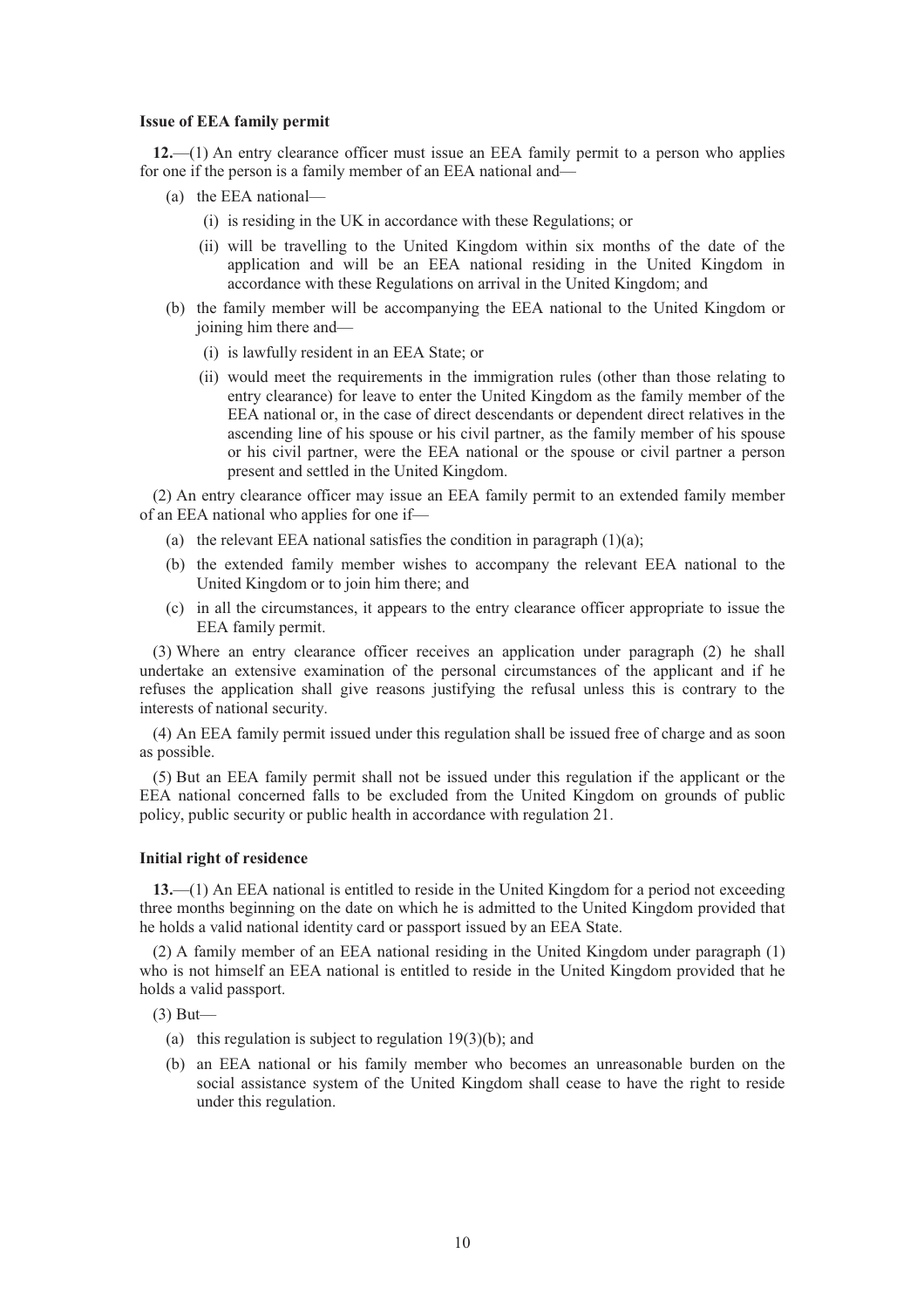#### **Extended right of residence**

**14.**—(1) A qualified person is entitled to reside in the United Kingdom for so long as he remains a qualified person.

(2) A family member of a qualified person residing in the United Kingdom under paragraph (1) or of an EEA national with a permanent right of residence under regulation 15 is entitled to reside in the United Kingdom for so long as he remains the family member of the qualified person or EEA national.

(3) A family member who has retained the right of residence is entitled to reside in the United Kingdom for so long as he remains a family member who has retained the right of residence.

(4) A right to reside under this regulation is in addition to any right a person may have to reside in the United Kingdom under regulation 13 or 15.

(5) But this regulation is subject to regulation 19(3)(b).

#### **Permanent right of residence**

**15.**—(1) The following persons shall acquire the right to reside in the United Kingdom permanently—

- (a) an EEA national who has resided in the United Kingdom in accordance with these Regulations for a continuous period of five years;
- (b) a family member of an EEA national who is not himself an EEA national but who has resided in the United Kingdom with the EEA national in accordance with these Regulations for a continuous period of five years;
- (c) a worker or self-employed person who has ceased activity;
- (d) the family member of a worker or self-employed person who has ceased activity;
- (e) a person who was the family member of a worker or self-employed person where—
	- (i) the worker or self-employed person has died;
	- (ii) the family member resided with him immediately before his death; and
	- (iii) the worker or self-employed person had resided continuously in the United Kingdom for at least the two years immediately before his death or the death was the result of an accident at work or an occupational disease;
- (f) a person who—
	- (i) has resided in the United Kingdom in accordance with these Regulations for a continuous period of five years; and
	- (ii) was, at the end of that period, a family member who has retained the right of residence.

(2) Once acquired, the right of permanent residence under this regulation shall be lost only through absence from the United Kingdom for a period exceeding two consecutive years.

(3) But this regulation is subject to regulation 19(3)(b).

## PART 3

#### RESIDENCE DOCUMENTATION

#### **Issue of registration certificate**

**16.**—(1) The Secretary of State must issue a registration certificate to a qualified person immediately on application and production of—

- (a) a valid identity card or passport issued by an EEA State;
- (b) proof that he is a qualified person.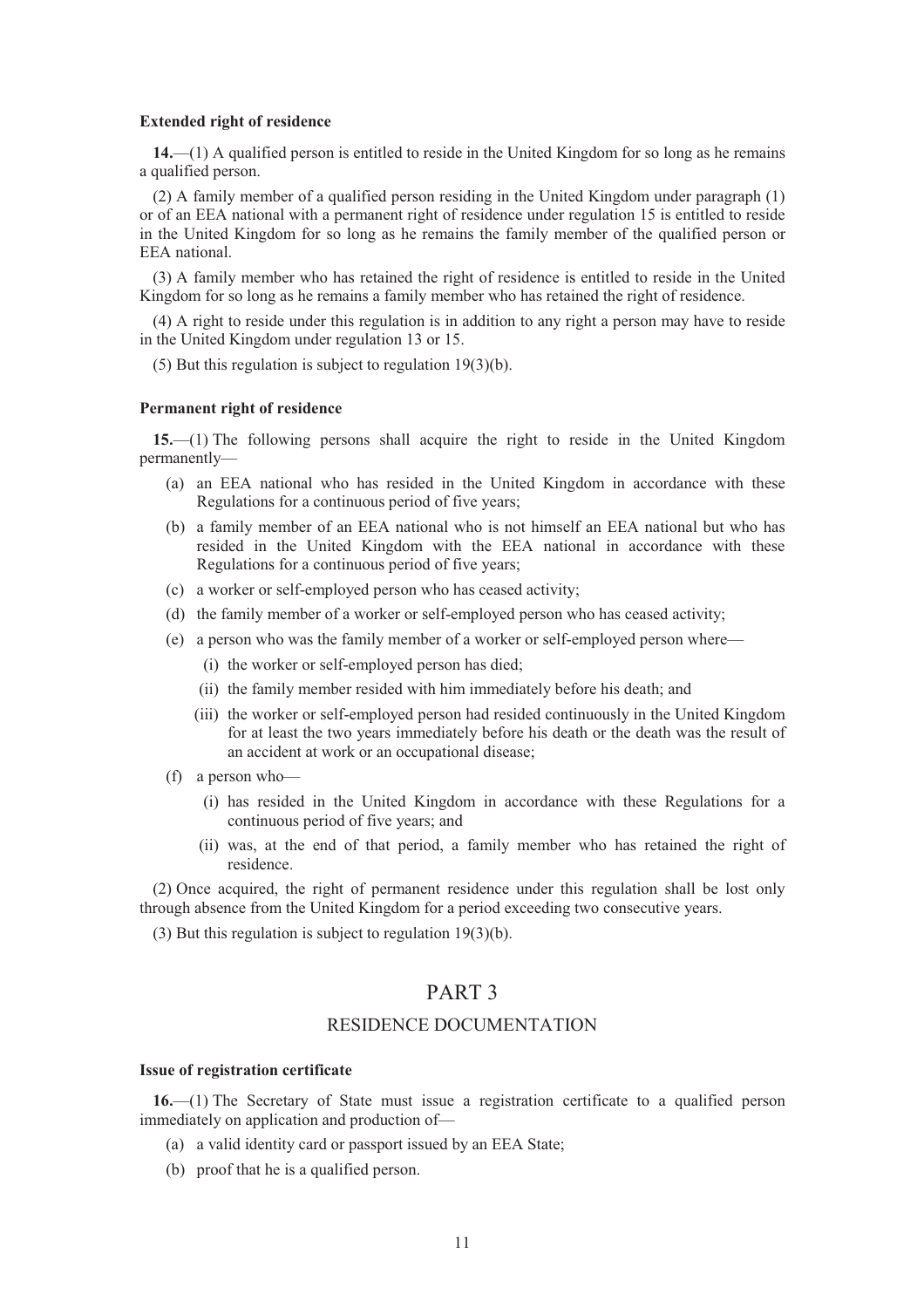(2) In the case of a worker, confirmation of the worker's engagement from his employer or a certificate of employment is sufficient proof for the purposes of paragraph (1)(b).

(3) The Secretary of State must issue a registration certificate to an EEA national who is the family member of a qualified person or of an EEA national with a permanent right of residence under regulation 15 immediately on application and production of—

- (a) a valid identity card or passport issued by an EEA State; and
- (b) proof that the applicant is such a family member.

(4) The Secretary of State must issue a registration certificate to an EEA national who is a family member who has retained the right of residence on application and production of—

- (a) a valid identity card or passport; and
- (b) proof that the applicant is a family member who has retained the right of residence.

(5) The Secretary of State may issue a registration certificate to an extended family member not falling within regulation  $7(3)$  who is an EEA national on application if—

- (a) the relevant EEA national in relation to the extended family member is a qualified person or an EEA national with a permanent right of residence under regulation 15; and
- (b) in all the circumstances it appears to the Secretary of State appropriate to issue the registration certificate.

(6) Where the Secretary of State receives an application under paragraph (5) he shall undertake an extensive examination of the personal circumstances of the applicant and if he refuses the application shall give reasons justifying the refusal unless this is contrary to the interests of national security.

(7) A registration certificate issued under this regulation shall state the name and address of the person registering and the date of registration and shall be issued free of charge.

(8) But this regulation is subject to regulation 20(1).

#### **Issue of residence card**

**17.**—(1) The Secretary of State must issue a residence card to a person who is not an EEA national and is the family member of a qualified person or of an EEA national with a permanent right of residence under regulation 15 on application and production of—

- (a) a valid passport; and
- (b) proof that the applicant is such a family member.

(2) The Secretary of State must issue a residence card to a person who is not an EEA national but who is a family member who has retained the right of residence on application and production of—

- (a) a valid passport; and
- (b) proof that the applicant is a family member who has retained the right of residence.

(3) On receipt of an application under paragraph (1) or (2) and the documents that are required to accompany the application the Secretary of State shall immediately issue the applicant with a certificate of application for the residence card and the residence card shall be issued no later than six months after the date on which the application and documents are received.

(4) The Secretary of State may issue a residence card to an extended family member not falling within regulation 7(3) who is not an EEA national on application if—

- (a) the relevant EEA national in relation to the extended family member is a qualified person or an EEA national with a permanent right of residence under regulation 15; and
- (b) in all the circumstances it appears to the Secretary of State appropriate to issue the residence card.

(5) Where the Secretary of State receives an application under paragraph (4) he shall undertake an extensive examination of the personal circumstances of the applicant and if he refuses the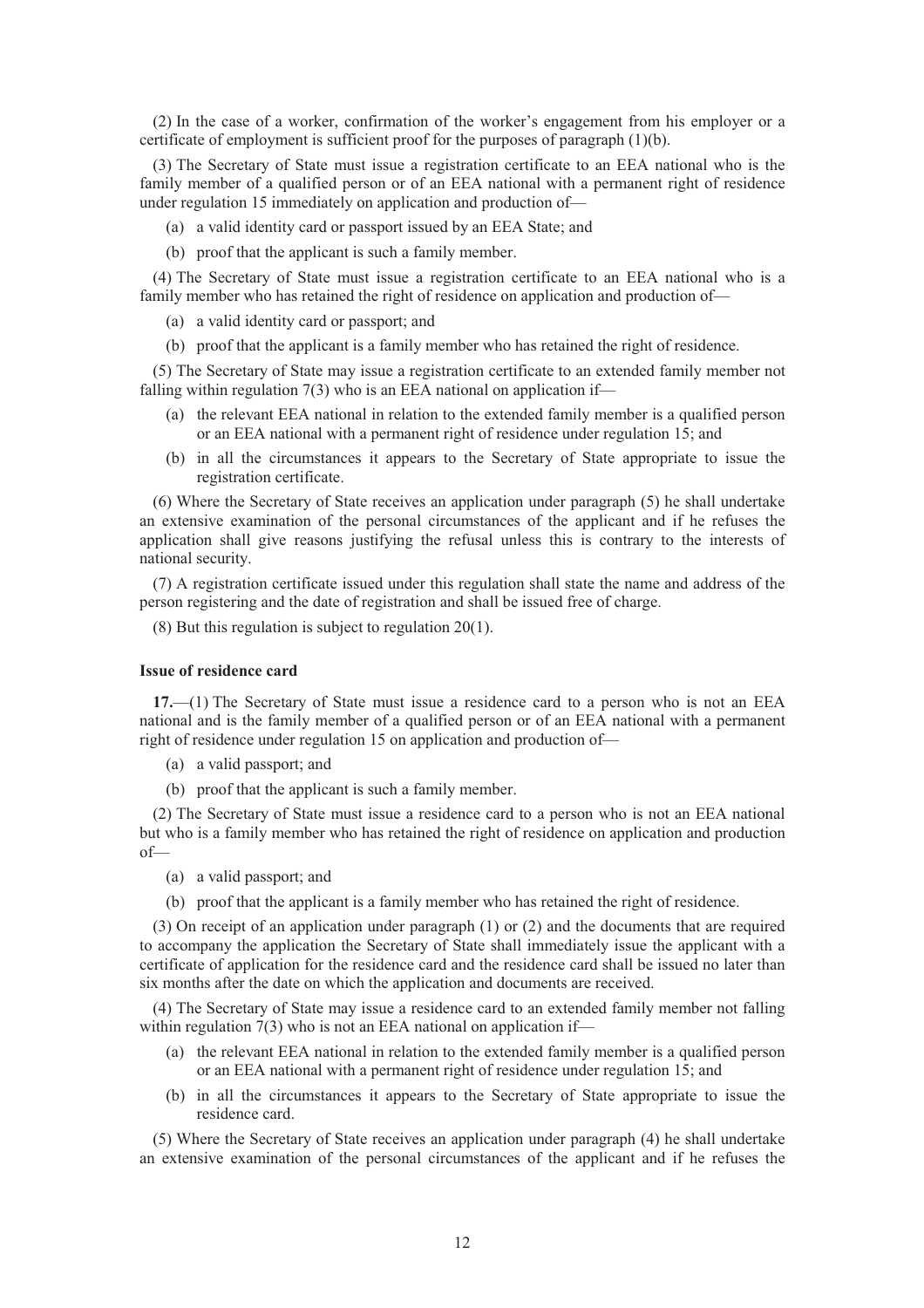application shall give reasons justifying the refusal unless this is contrary to the interests of national security.

(6) A residence card issued under this regulation may take the form of a stamp in the applicant's passport and shall be entitled "Residence card of a family member of an EEA national" and be valid for—

- (a) five years from the date of issue; or
- (b) in the case of a residence card issued to the family member or extended family member of a qualified person, the envisaged period of residence in the United Kingdom of the qualified person,

whichever is the shorter.

- (7) A residence card issued under this regulation shall be issued free of charge.
- (8) But this regulation is subject to regulation 20(1).

#### **Issue of a document certifying permanent residence and a permanent residence card**

**18.**—(1) The Secretary of State must issue an EEA national with a permanent right of residence under regulation 15 with a document certifying permanent residence as soon as possible after an application for such a document and proof that the EEA national has such a right is submitted to the Secretary of State.

(2) The Secretary of State must issue a person who is not an EEA national who has a permanent right of residence under regulation 15 with a permanent residence card no later than six months after the date on which an application for a permanent residence card and proof that the person has such a right is submitted to the Secretary of State.

(3) Subject to paragraph (5) and regulation 20(3), a permanent residence card shall be valid for ten years from the date of issue and must be renewed on application.

(4) A document certifying permanent residence and a permanent residence card shall be issued free of charge.

(5) A document certifying permanent residence and a permanent residence card shall cease to be valid if the holder ceases to have a right of permanent residence under regulation 15.

## PART 4

## REFUSAL OF ADMISSION AND REMOVAL ETC

#### **Exclusion and removal from the United Kingdom**

**19.**—(1) A person is not entitled to be admitted to the United Kingdom by virtue of regulation 11 if his exclusion is justified on grounds of public policy, public security or public health in accordance with regulation 21.

(2) A person is not entitled to be admitted to the United Kingdom as the family member of an EEA national under regulation 11(2) unless, at the time of his arrival—

- (a) he is accompanying the EEA national or joining him in the United Kingdom; and
- (b) the EEA national has a right to reside in the United Kingdom under these Regulations.

(3) Subject to paragraphs (4) and (5), a person who has been admitted to, or acquired a right to reside in, the United Kingdom under these Regulations may be removed from the United Kingdom if—

- (a) he does not have or ceases to have a right to reside under these Regulations; or
- (b) he would otherwise be entitled to reside in the United Kingdom under these Regulations but the Secretary of State has decided that his removal is justified on the grounds of public policy, public security or public health in accordance with regulation 21.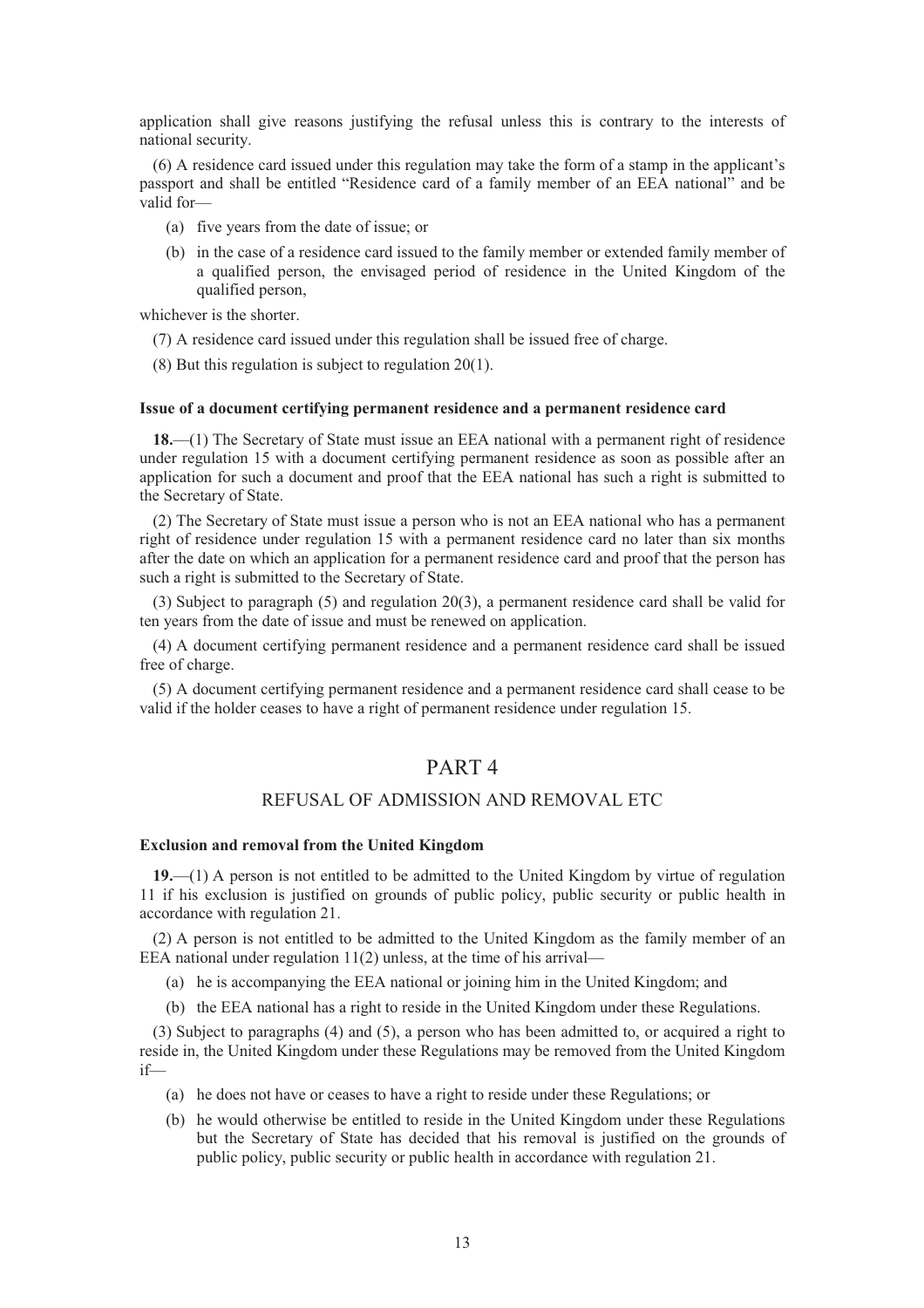(4) A person must not be removed under paragraph (3) as the automatic consequence of having recourse to the social assistance system of the United Kingdom.

(5) A person must not be removed under paragraph (3) if he has a right to remain in the United Kingdom by virtue of leave granted under the 1971 Act unless his removal is justified on the grounds of public policy, public security or public health in accordance with regulation 21.

#### **Refusal to issue or renew and revocation of residence documentation**

**20.**—(1) The Secretary of State may refuse to issue, revoke or refuse to renew a registration certificate, a residence card, a document certifying permanent residence or a permanent residence card if the refusal or revocation is justified on grounds of public policy, public security or public health.

(2) The Secretary of State may revoke a registration certificate or a residence card or refuse to renew a residence card if the holder of the certificate or card has ceased to have a right to reside under these Regulations.

(3) The Secretary of State may revoke a document certifying permanent residence or a permanent residence card or refuse to renew a permanent residence card if the holder of the certificate or card has ceased to have a right of permanent residence under regulation 15.

(4) An immigration officer may, at the time of a person's arrival in the United Kingdom—

- (a) revoke that person's residence card if he is not at that time the family member of a qualified person or of an EEA national who has a right of permanent residence under regulation 15, a family member who has retained the right of residence or a person with a right of permanent residence under regulation 15;
- (b) revoke that person's permanent residence card if he is not at that time a person with a right of permanent residence under regulation 15.

(5) An immigration officer may, at the time of a person's arrival in the United Kingdom, revoke that person's EEA family permit if—

- (a) the revocation is justified on grounds of public policy, public security or public health; or
- (b) the person is not at that time the family member of an EEA national with the right to reside in the United Kingdom under these Regulations or is not accompanying that national or joining him in the United Kingdom.

(6) Any action taken under this regulation on grounds of public policy, public security or public health shall be in accordance with regulation 21.

#### **Decisions taken on public policy, public security and public health grounds**

**21.**—(1) In this regulation a "relevant decision" means an EEA decision taken on the grounds of public policy, public security or public health.

(2) A relevant decision may not be taken to serve economic ends.

(3) A relevant decision may not be taken in respect of a person with a permanent right of residence under regulation 15 except on serious grounds of public policy or public security.

(4) A relevant decision may not be taken except on imperative grounds of public security in respect of an EEA national who—

- (a) has resided in the United Kingdom for a continuous period of at least ten years prior to the relevant decision; or
- (b) is under the age of 18, unless the relevant decision is necessary in his best interests, as provided for in the Convention on the Rights of the Child adopted by the General Assembly of the United Nations on 20th November 1989(**a**).

<sup>(</sup>**a**) Cmd 1976.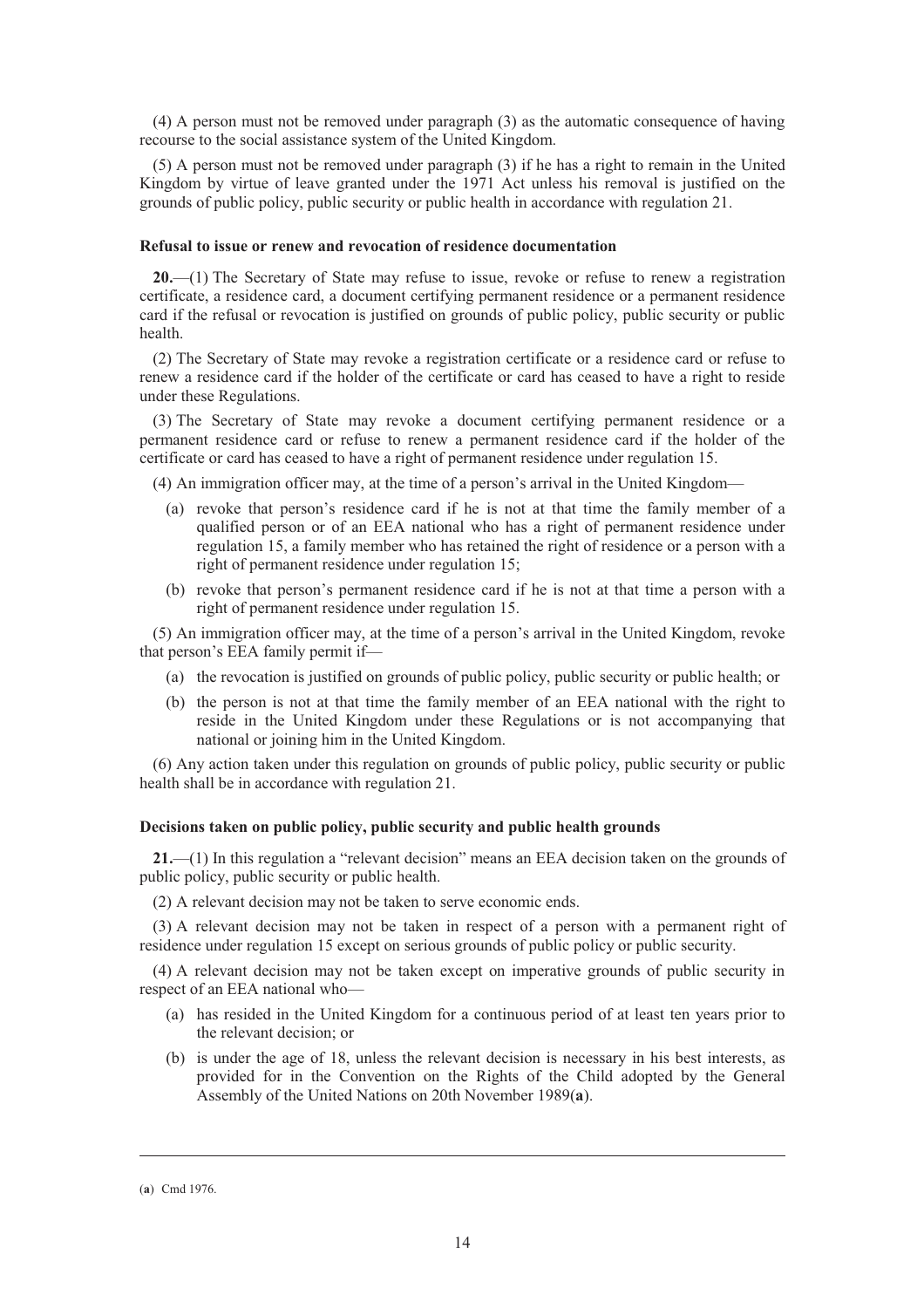(5) Where a relevant decision is taken on grounds of public policy or public security it shall, in addition to complying with the preceding paragraphs of this regulation, be taken in accordance with the following principles—

- (a) the decision must comply with the principle of proportionality;
- (b) the decision must be based exclusively on the personal conduct of the person concerned;
- (c) the personal conduct of the person concerned must represent a genuine, present and sufficiently serious threat affecting one of the fundamental interests of society;
- (d) matters isolated from the particulars of the case or which relate to considerations of general prevention do not justify the decision;
- (e) a person's previous criminal convictions do not in themselves justify the decision.

(6) Before taking a relevant decision on the grounds of public policy or public security in relation to a person who is resident in the United Kingdom the decision maker must take account of considerations such as the age, state of health, family and economic situation of the person, the person's length of residence in the United Kingdom, the person's social and cultural integration into the United Kingdom and the extent of the person's links with his country of origin.

(7) In the case of a relevant decision taken on grounds of public health—

- (a) a disease that does not have epidemic potential as defined by the relevant instruments of the World Health Organisation(**a**) or is not a disease to which section 38 of the Public Health (Control of Disease) Act 1984(**b**) applies (detention in hospital of a person with a notifiable disease) shall not constitute grounds for the decision; and
- (b) if the person concerned is in the United Kingdom, diseases occurring after the three month period beginning on the date on which he arrived in the United Kingdom shall not constitute grounds for the decision.

## PART 5

#### PROCEDURE IN RELATION TO EEA DECISIONS

#### **Person claiming right of admission**

-

**22.**—(1) This regulation applies to a person who claims a right of admission to the United Kingdom under regulation 11 as—

- (a) a person, not being an EEA national, who is a family member of an EEA national, a family member who has retained the right of residence or a person with a permanent right of residence under regulation 15; or
- (b) an EEA national, where there is reason to believe that he may fall to be excluded from the United Kingdom on grounds of public policy, public security or public health.

(2) A person to whom this regulation applies is to be treated as if he were a person seeking leave to enter the United Kingdom under the 1971 Act for the purposes of paragraphs 2, 3, 4, 7, 16 to 18 and 21 to 24 of Schedule 2 to the 1971 Act(**c**) (administrative provisions as to control on entry etc), except that—

<sup>(</sup>**a**) The relevant instrument of the World Health Organisation for these purposes is currently the International Health Regulations (2005).

<sup>(</sup>**b**) 1984 c.22; section 38 applies to a "notifiable disease", as defined in section 10 of the Act and has been applied to an additional list of diseases by the Public Health (Infectious Diseases) Regulations S.I. 1988/1546.

<sup>(</sup>**c**) The relevant parts of Schedule 2 were amended by Schedule 6 to the Criminal Justice Act 1972 (c. 71), paragraphs 2 and 3 of Schedule 4 to the British Nationality Act 1981 (c. 61), paragraphs 6, 8, 9 and 10 of the Schedule to the Immigration Act 1988 (c. 14), paragraphs 5, 7, 10 and 11 of Schedule 2, and Schedule 4 to the Asylum and Immigration Act 1996 (c. 49), paragraph 70 of Schedule 13 to the Access to Justice Act 1999 (c. 22), section 140 of and paragraphs 43, 56, 58 to 63 of Schedule 14, and Schedule 16 to the 1999 Act, sections 63, 64 and 73 of and paragraphs 3 and 4 of Schedule 7 to the 2002 Act, paragraph 149 of Schedule 8 to the Courts Act 2003 (c. 39), paragraph 1 of Schedule 2 to the Asylum and Immigration (Treatment of Claimants, etc) Act 2004 (c. 19), and S.I. 1993/1813.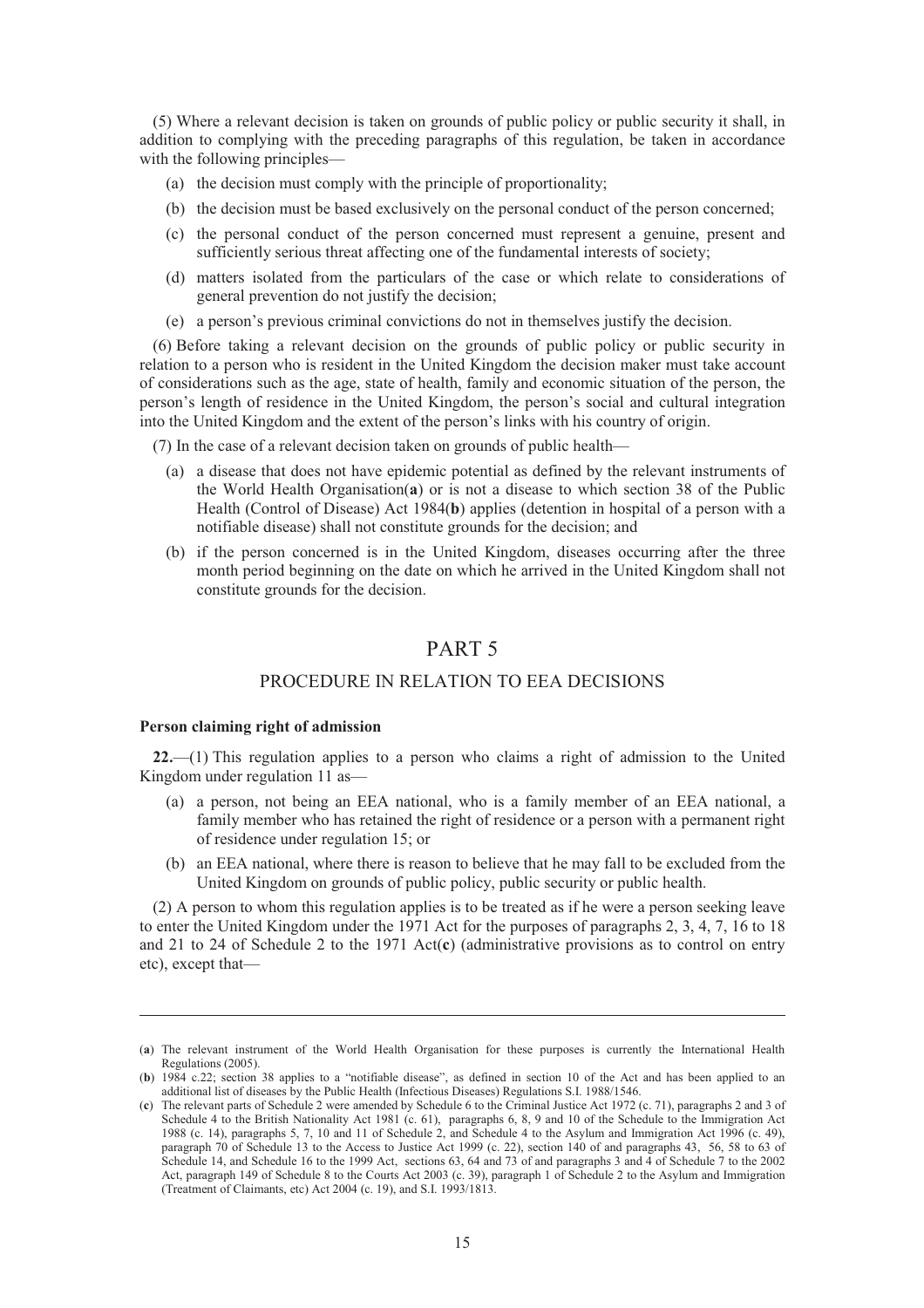- (a) the reference in paragraph 2(1) to the purpose for which the immigration officer may examine any persons who have arrived in the United Kingdom is to be read as a reference to the purpose of determining whether he is a person who is to be granted admission under these Regulations;
- (b) the references in paragraphs  $4(2A)$ , 7 and  $16(1)$  to a person who is, or may be, given leave to enter are to be read as references to a person who is, or may be, granted admission under these Regulations; and
- (c) a medical examination is not be carried out under paragraph 2 or paragraph 7 as a matter of routine and may only be carried out within three months of a person's arrival in the United Kingdom.

(3) For so long as a person to whom this regulation applies is detained, or temporarily admitted or released while liable to detention, under the powers conferred by Schedule 2 to the 1971 Act, he is deemed not to have been admitted to the United Kingdom.

#### **Person refused admission**

**23.**—(1) This regulation applies to a person who is in the United Kingdom and has been refused admission to the United Kingdom—

- (a) because he does not meet the requirement of regulation 11 (including where he does not meet those requirements because his EEA family permit, residence card or permanent residence card has been revoked by an immigration officer in accordance with regulation 20); or
- (b) in accordance with regulation 19(1) or (2).

(2) A person to whom this regulation applies, is to be treated as if he were a person refused leave to enter under the 1971 Act for the purpose of paragraphs 8, 10, 10A, 11, 16 to 19 and 21 to 24 of Schedule 2 to the 1971 Act, except that the reference in paragraph 19 to a certificate of entitlement, entry clearance or work permit is to be read as a reference to an EEA family permit, residence card or a permanent residence card.

#### **Person subject to removal**

-

**24.**—(1) This regulation applies to a person whom it has been decided to remove from the United Kingdom in accordance with regulation 19(3).

(2) Where the decision is under regulation  $19(3)(a)$ , the person is to be treated as if he were a person to whom section 10(1)(a) of the 1999 Act(**a**) applied, and section 10 of that Act (removal of certain persons unlawfully in the United Kingdom) is to apply accordingly.

(3) Where the decision is under regulation 19(3)(b), the person is to be treated as if he were a person to whom section 3(5)(a) of the 1971 Act(**b**) (liability to deportation) applied, and section 5 of that Act(**c**) (procedure for deportation) and Schedule 3 to that Act(**d**) (supplementary provision as to deportation) are to apply accordingly.

(4) A person who enters or seeks to enter the United Kingdom in breach of a deportation order made against him pursuant to paragraph (3) shall be removable as an illegal entrant under Schedule 2 to the 1971 Act and the provisions of that Schedule shall apply accordingly.

(5) Where such a deportation order is made against a person but he is not removed under the order during the two year period beginning on the date on which the order is made, the Secretary

<sup>(</sup>**a**) Section 10 is amended by sections 73 to 75 of and Schedule 9 to the 2002 Act.

<sup>(</sup>**b**) Section 3(5) is amended by paragraphs 43 and 44 of Schedule 14 to the 1999 Act.

<sup>(</sup>**c**) Section 5 is amended by paragraph 2 of Schedule 4 to the British Nationality Act 1981 (c. 61), paragraph 2 of the Schedule to the Immigration Act 1988 (c. 14), paragraph 2 of Schedule 2 to the Asylum and Immigration Act 1996 (c. 49) and paragraph 37 of Schedule 27 to the Civil Partnership Act 2004 (c. 33).

<sup>(</sup>**d**) Schedule 3 is amended by paragraphs 1 and 2 of Schedule 10 to the Criminal Justice Act 1982 (c.48), paragraph 10 of Schedule 10 to the Immigration Act 1988 (c.14), paragraph 13 of Schedule 2 to the Asylum and Immigration Act 1996 (c.49), section 54 of, and paragraphs 43 and 68 of Schedule 14 to, the 1999 Act, paragraphs 7 and 8 of Schedule 7 to the 2002 Act, paragraph 150 of Schedule 8, and Schedule 10, to the Courts Act 2003 (c.39), and section 34 of the Asylum and Immigration (Treatment of Claimants, etc) Act 2004 (c.19).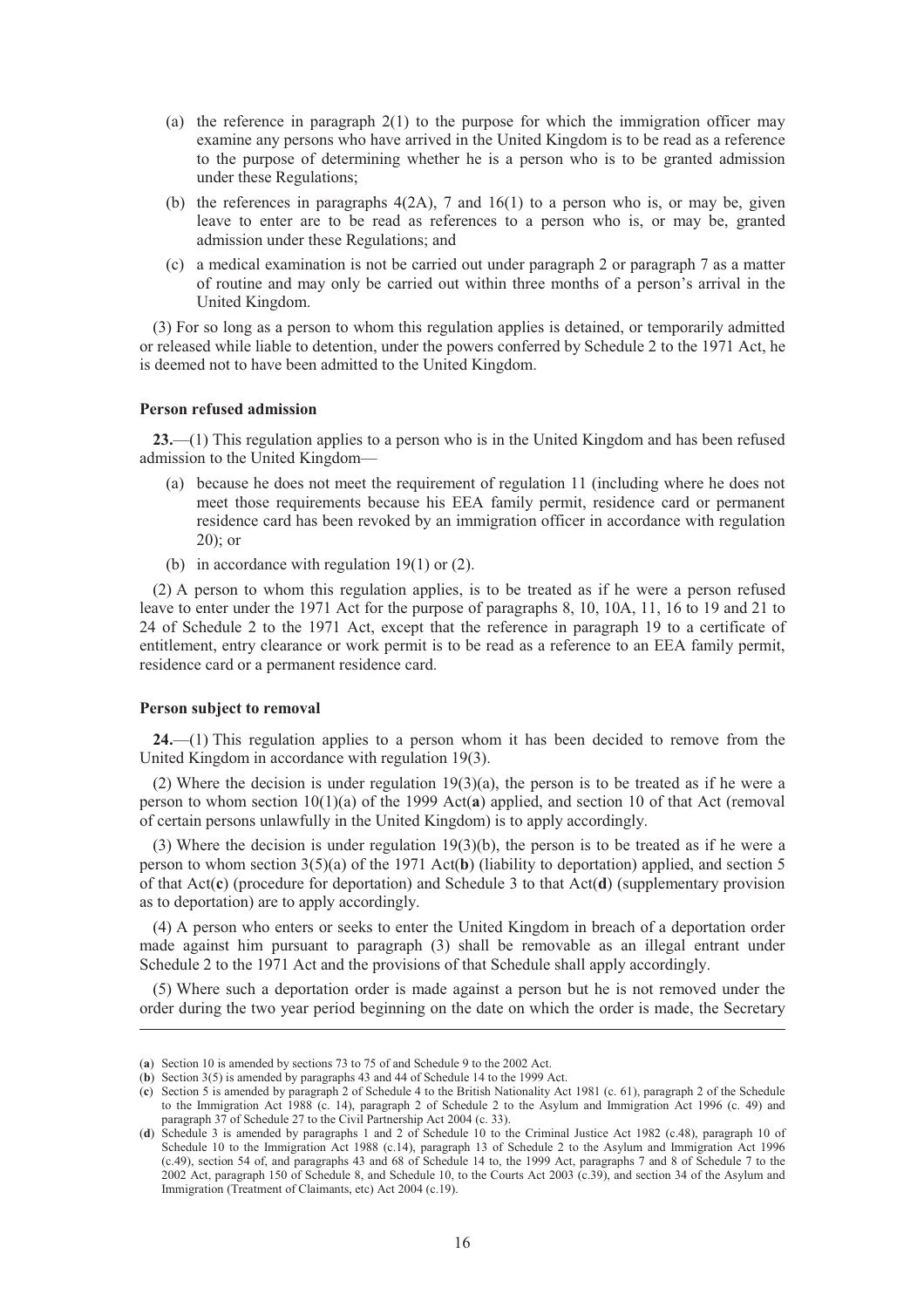of State shall only take action to remove the person under the order after the end of that period if, having assessed whether there has been any material change in circumstances since the deportation order was made, he considers that the removal continues to be justified on the grounds of public policy, public security or public health.

(6) A person to whom this regulation applies shall be allowed one month to leave the United Kingdom, beginning on the date on which he is notified of the decision to remove him, before being removed pursuant to that decision except—

- (a) in duly substantiated cases of urgency;
- (b) where the person is detained pursuant to the sentence or order of any court;
- (c) where a person is a person to whom regulation 24(4) applies.

## PART 6

#### APPEALS UNDER THESE REGULATIONS

#### **Interpretation of Part 6**

**25.**—(1) In this Part—

"Asylum and Immigration Tribunal" has the same meaning as in the 2002 Act;

"Commission" has the same meaning as in the Special Immigration Appeals Commission Act 1997(**a**);

"the Human Rights Convention" has the same meaning as "the Convention" in the Human Rights Act 1998(**b**); and

"the Refugee Convention" means the Convention relating to the Status of Refugees done at Geneva on 28<sup>th</sup> July 1951(c) and the Protocol relating to the Status of Refugees done at New York on 31st January 1967(**d**).

(2) For the purposes of this Part, and subject to paragraphs (3) and (4), an appeal is to be treated as pending during the period when notice of appeal is given and ending when the appeal is finally determined, withdrawn or abandoned.

(3) An appeal is not to be treated as finally determined while a further appeal may be brought; and, if such a further appeal is brought, the original appeal is not to be treated as finally determined until the further appeal is determined, withdrawn or abandoned.

(4) A pending appeal is not to be treated as abandoned solely because the appellant leaves the United Kingdom.

#### **Appeal rights**

**26.**—(1) Subject to the following paragraphs of this regulation, a person may appeal under these Regulations against an EEA decision.

(2) If a person claims to be an EEA national, he may not appeal under these Regulations unless he produces a valid national identity card or passport issued by an EEA State.

(3) If a person claims to be the family member or relative of an EEA national he may not appeal under these Regulations unless he produces—

- (a) an EEA family permit; or
- (b) other proof that he is related as claimed to an EEA national.

<sup>(</sup>**a**) 1997 c. 68.

<sup>(</sup>**b**) 1998 c. 42.

<sup>(</sup>**c**) Cmd 9171.

<sup>(</sup>**d**) Cmnd 3906.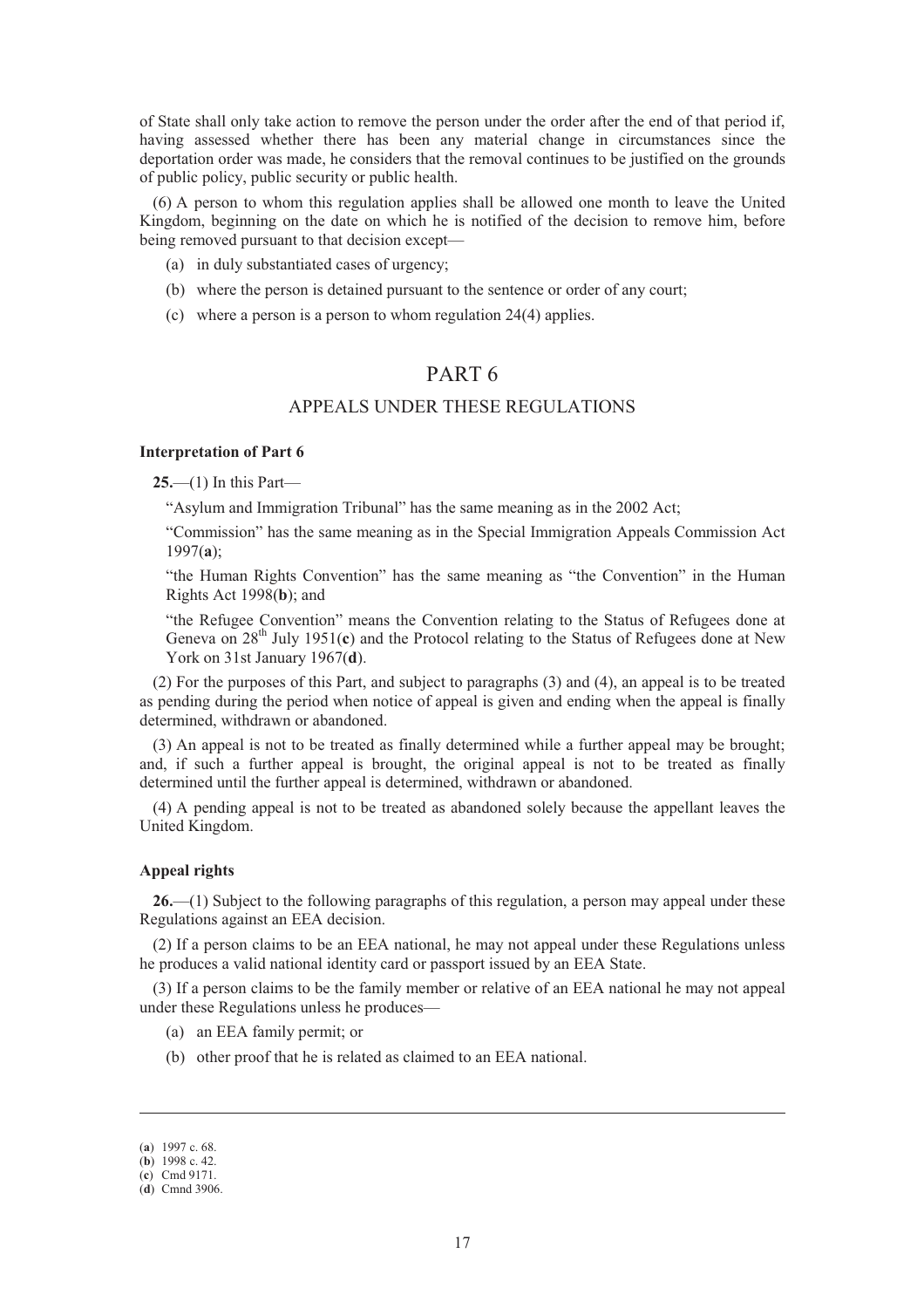(4) A person may not bring an appeal under these Regulations on a ground certified under paragraph (5) or rely on such a ground in an appeal brought under these Regulations.

(5) The Secretary of State or an immigration officer may certify a ground for the purposes of paragraph (4) if it has been considered in a previous appeal brought under these Regulations or under section 82(1) of the 2002 Act(**a**).

(6) Except where an appeal lies to the Commission, an appeal under these Regulations lies to the Asylum and Immigration Tribunal.

(7) The provisions of or made under the 2002 Act referred to in Schedule 1 shall have effect for the purposes of an appeal under these Regulations to the Asylum and Immigration Tribunal in accordance with that Schedule.

#### **Out of country appeals**

**27.**—(1) Subject to paragraphs (2) and (3), a person may not appeal under regulation 26 whilst he is in the United Kingdom against an EEA decision—

- (a) to refuse to admit him to the United Kingdom;
- (b) to refuse to revoke a deportation order made against him;
- (c) to refuse to issue him with an EEA family permit; or
- (d) to remove him from the United Kingdom after he has entered or sought to enter the United Kingdom in breach of a deportation order.

(2) Paragraph  $(1)(a)$  does not apply where—

- (a) the person held an EEA family permit, a registration certificate, a residence card, a document certifying permanent residence or a permanent residence card on his arrival in the United Kingdom or can otherwise prove that he is resident in the United Kingdom;
- (b) the person is deemed not to have been admitted to the United Kingdom under regulation 22(3) but at the date on which notice of the decision to refuse to admit him is given he has been in the United Kingdom for at least 3 months;
- (c) the person is in the United Kingdom and a ground of the appeal is that, in taking the decision, the decision maker acted in breach of his rights under the Human Rights Convention or the Refugee Convention, unless the Secretary of State certifies that that ground of appeal is clearly unfounded.

(3) Paragraph (1)(d) does not apply where a ground of the appeal is that, in taking the decision, the decision maker acted in breach of the appellant's rights under the Human Rights Convention or the Refugee Convention, unless the Secretary of State certifies that that ground of appeal is clearly unfounded.

#### **Appeals to the Commission**

-

**28.**—(1) An appeal against an EEA decision lies to the Commission where paragraph (2) or (4) applies.

(2) This paragraph applies if the Secretary of State certifies that the EEA decision was taken—

- (a) by the Secretary of State wholly or partly on a ground listed in paragraph (3); or
- (b) in accordance with a direction of the Secretary of State which identifies the person to whom the decision relates and which is given wholly or partly on a ground listed in paragraph (3).

(3) The grounds mentioned in paragraph (2) are that the person's exclusion or removal from the United Kingdom is—

- (a) in the interests of national security; or
- (b) in the interests of the relationship between the United Kingdom and another country.

<sup>(</sup>**a**) Section 82(1) is amended by section 26 of the Asylum and Immigration (Treatment of Claimants etc) Act 2004 (c.19).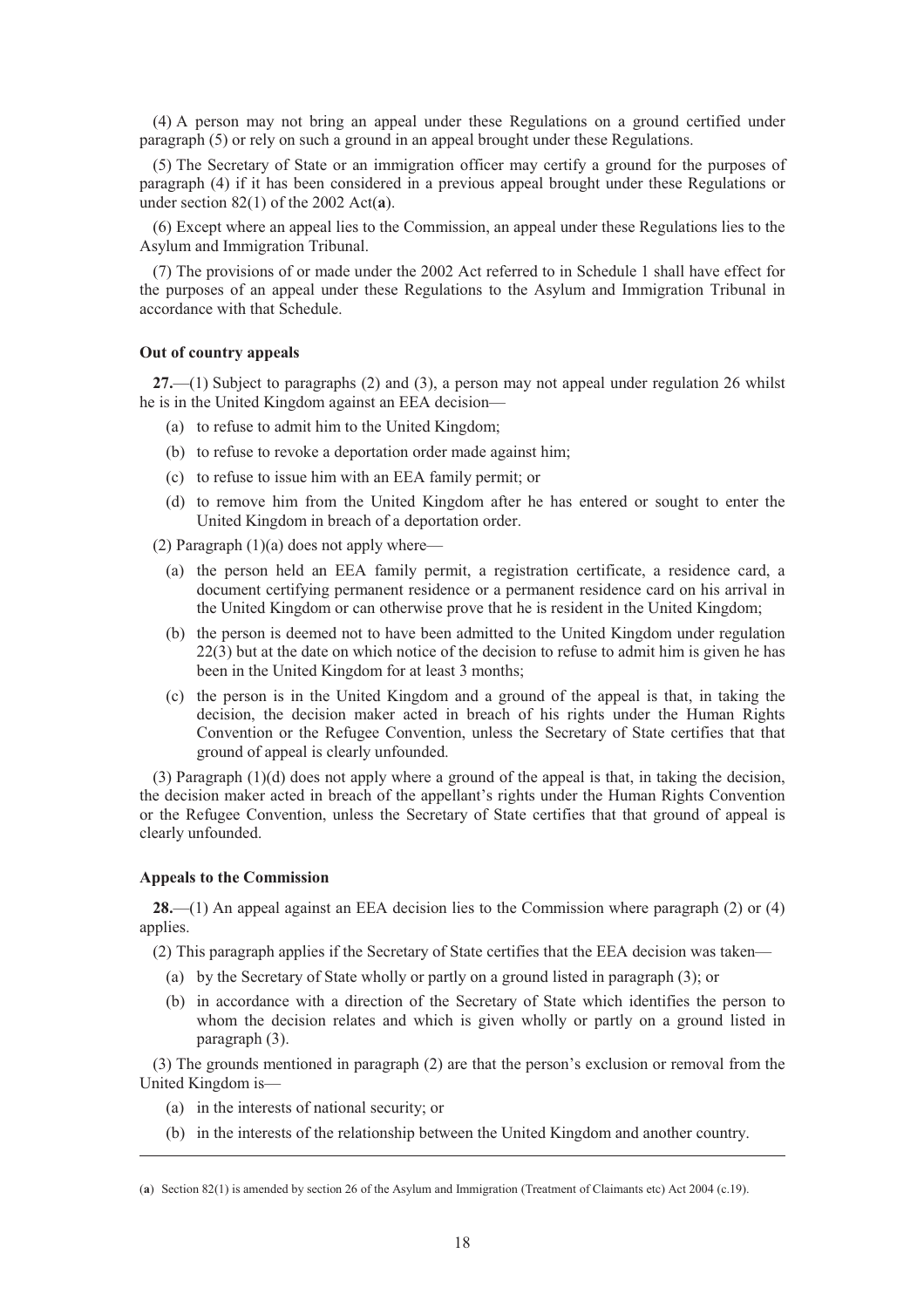(4) This paragraph applies if the Secretary of State certifies that the EEA decision was taken wholly or partly in reliance on information which in his opinion should not be made public—

- (a) in the interests of national security;
- (b) in the interests of the relationship between the United Kingdom and another country; or
- (c) otherwise in the public interest.

(5) In paragraphs (2) and (4) a reference to the Secretary of State is to the Secretary of State acting in person.

(6) Where a certificate is issued under paragraph (2) or (4) in respect of a pending appeal to the Asylum and Immigration Tribunal the appeal shall lapse.

(7) An appeal against an EEA decision lies to the Commission where an appeal lapses by virtue of paragraph (6).

(8) The Special Immigration Appeals Commission Act 1997 shall apply to an appeal to the Commission under these Regulations as it applies to an appeal under section 2 of that Act to which subsection (2) of that section applies (appeals against an immigration decision) but paragraph (i) of that subsection shall not apply in relation to such an appeal.

#### **Effect of appeals to the Asylum and Immigration Tribunal**

**29.**—(1) This Regulation applies to appeals under these Regulations made to the Asylum and Immigration Tribunal.

(2) If a person in the United Kingdom appeals against an EEA decision to refuse to admit him to the United Kingdom, any directions for his removal from the United Kingdom previously given by virtue of the refusal cease to have effect, except in so far as they have already been carried out, and no directions may be so given while the appeal is pending.

(3) If a person in the United Kingdom appeals against an EEA decision to remove him from the United Kingdom, any directions given under section 10 of the 1999 Act or Schedule 3 to the 1971 Act for his removal from the United Kingdom are to have no effect, except in so far as they have already been carried out, while the appeal is pending.

(4) But the provisions of Part I of Schedule 2, or as the case may be, Schedule 3 to the 1971 Act with respect to detention and persons liable to detention apply to a person appealing against a refusal to admit him or a decision to remove him as if there were in force directions for his removal from the United Kingdom, except that he may not be detained on board a ship or aircraft so as to compel him to leave the United Kingdom while the appeal is pending.

(5) In calculating the period of two months limited by paragraph 8(2) of Schedule 2 to the 1971 Act for—

- (a) the giving of directions under that paragraph for the removal of a person from the United Kingdom; and
- (b) the giving of a notice of intention to give such directions,

any period during which there is pending an appeal by him under is to be disregarded.

(6) If a person in the United Kingdom appeals against an EEA decision to remove him from the United Kingdom, a deportation order is not to be made against him under section 5 of the 1971 Act while the appeal is pending.

(7) Paragraph 29 of Schedule 2 to the 1971 Act (grant of bail pending appeal) applies to a person who has an appeal pending under these Regulations as it applies to a person who has an appeal pending under section 82(1) of the 2002 Act.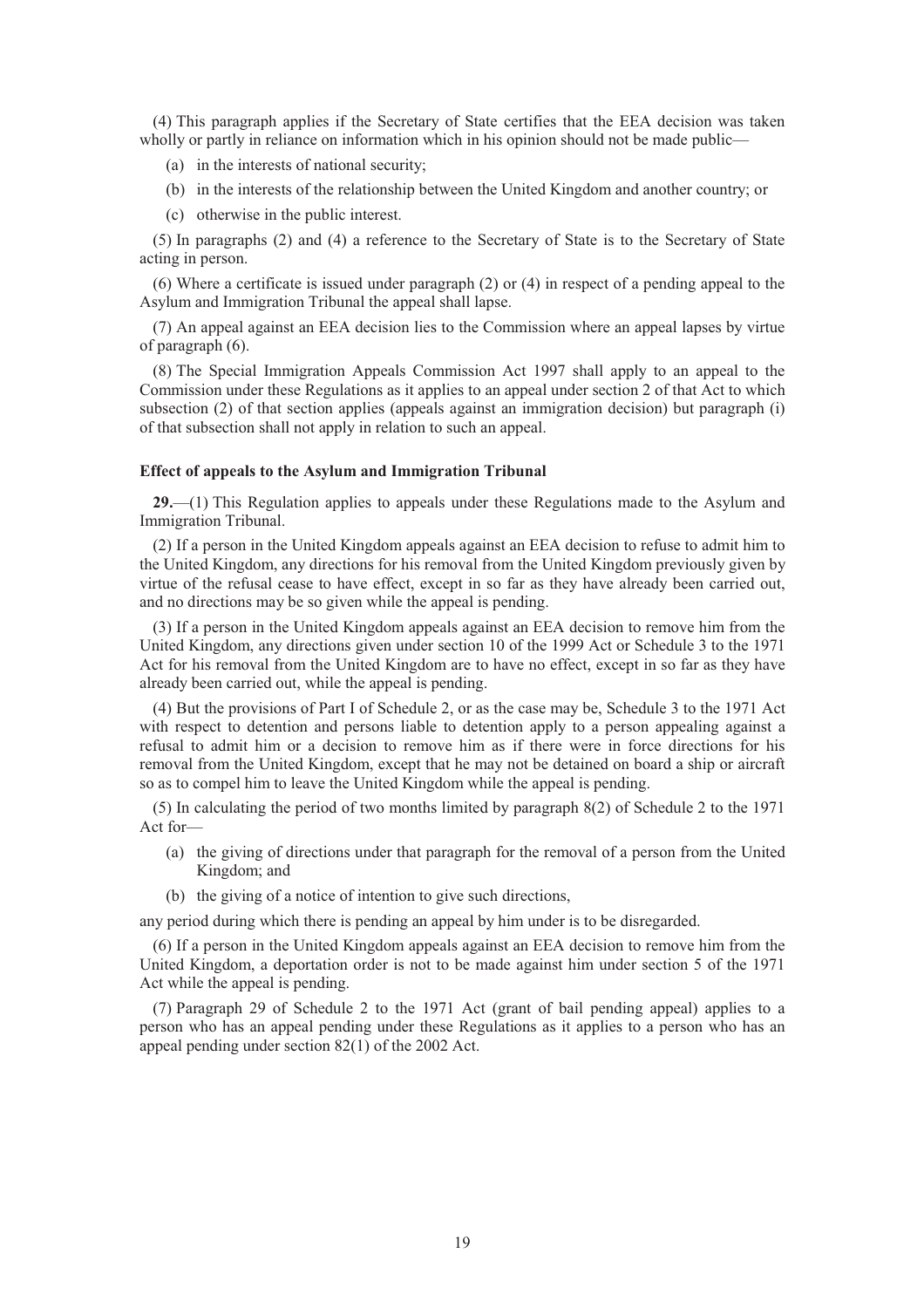## PART 7

## GENERAL

#### **Effect on other legislation**

**30.** Schedule 2 (effect on other legislation) shall have effect.

#### **Revocations, transitional provisions and consequential amendments**

**31.**—(1) The Regulations listed in column 1 of the table in Part 1 of Schedule 3 are revoked to the extent set out in column 3 of that table, subject to Part 2 of that Schedule and to Schedule 4.

(2) Schedule 4 (transitional provisions) and Schedule 5 (consequential amendments) shall have effect.

Home Office *Tony McNulty*  30th March 2006 Minister of State Minister of State Minister of State Minister of State Minister of State Minister of State  $\frac{1}{2}$ 

## SCHEDULE 1 Regulation 26(7)

## APPEALS TO THE ASYLUM AND IMMIGRATION TRIBUNAL

The following provisions of, or made under, the 2002 Act have effect in relation to an appeal under these Regulations to the Asylum and Immigration Tribunal as if it were an appeal against an immigration decision under section 82(1) of that Act:

section  $84(1)(a)$ , except paragraphs (a) and (f);

sections 85 to 87:

sections 103A to 103E;

section 105 and any regulations made under that section; and

section 106 and any rules made under that section(**b**).

## SCHEDULE 2 Regulation 30

## EFFECT ON OTHER LEGISLATION

#### **Leave under the 1971 Act**

**1.**—(1) In accordance with section 7 of the Immigration Act 1988(**c**), a person who is admitted to or acquires a right to reside in the United Kingdom under these Regulations shall not require leave to remain in the United Kingdom under the 1971 Act during any period in which he has a

<sup>(</sup>**a**) Section 84(1) is amended by S.R. 2003/341.

<sup>(</sup>**b**) Sections 85 to 87 and 105 to 106 are amended by, and sections 103A to 103E are inserted by, section 26 of the Asylum and Immigration (Treatment of Claimants etc) Act 2004 (c.19).

<sup>(</sup>**c**) 1988 c.14.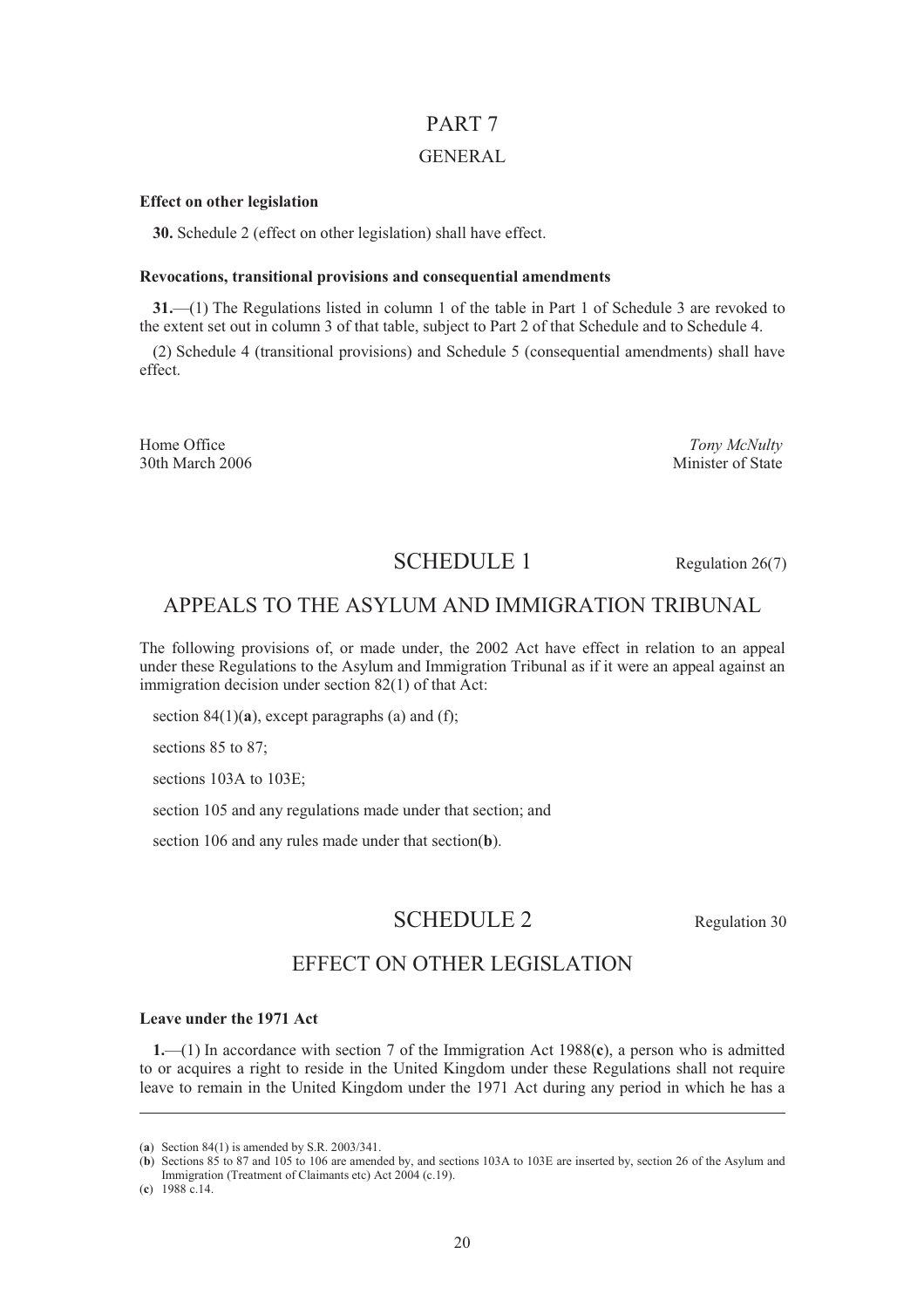right to reside under these Regulations but such a person shall require leave to remain under the 1971 Act during any period in which he does not have such a right.

(2) Where a person has leave to enter or remain under the 1971 Act which is subject to conditions and that person also has a right to reside under these Regulations, those conditions shall not have effect for as long as the person has that right to reside.

#### **Persons not subject to restriction on the period for which they may remain**

**2.**—(1) For the purposes of the 1971 Act and the British Nationality Act 1981(**a**), a person who has a permanent right of residence under regulation 15 shall be regarded as a person who is in the United Kingdom without being subject under the immigration laws to any restriction on the period for which he may remain.

(2) But a qualified person, the family member of a qualified person and a family member who has retained the right of residence shall not, by virtue of that status, be so regarded for those purposes.

#### **Carriers' liability under the 1999 Act**

**3.** For the purposes of satisfying a requirement to produce a visa under section 40(1)(b) of the 1999 Act(**b**) (charges in respect of passenger without proper documents), "a visa of the required kind" includes an EEA family permit, a residence card or a permanent residence card required for admission under regulation 11(2).

#### **Appeals under the 2002 Act and previous immigration Acts**

**4.**—(1) The following EEA decisions shall not be treated as immigration decisions for the purpose of section 82(2) of the 2002 Act (right of appeal against an immigration decision)—

- (a) a decision that a person is to be removed under regulation  $19(3)(a)$  by way of a direction under section  $10(1)(a)$  of the 1999 Act (as provided for by regulation 24(2));
- (b) a decision to remove a person under regulation 19(3)(b) by making a deportation order under section 5(1) of the 1971 Act (as provided for by regulation 24(3));
- (c) a decision to remove a person mentioned in regulation 24(4) by way of directions under paragraphs 8 to 10 of Schedule 2 to the 1971 Act.

(2) A person who has been issued with a registration certificate, residence card, a document certifying permanent residence or a permanent residence card under these Regulations or a registration certificate under the Accession (Immigration and Worker Registration) Regulations 2004(**c**), or a person whose passport has been stamped with a family member residence stamp, shall have no right of appeal under section 2 of the Special Immigration Appeals Commission Act 1997 or section 82(1) of the 2002 Act. Any existing appeal under those sections of those Acts or under the Asylum and Immigration Appeals Act 1993(**d**), the Asylum and Immigration Act 1996(**e**) or the 1999 Act shall be treated as abandoned.

(3) Subject to paragraph (4), a person may appeal to the Asylum and Immigration Tribunal under section 83(2) of the 2002 Act against the rejection of his asylum claim where—

- (a) that claim has been rejected, but
- (b) he has a right to reside in the United Kingdom under these Regulations.

(4) Paragraph (3) shall not apply if the person is an EEA national and the Secretary of State certifies that the asylum claim is clearly unfounded.

<sup>(</sup>**a**) 1981 c. 61.

<sup>(</sup>**b**) Section 40 was substituted by paragraph 13 of Schedule 8 to the 2002 Act.

<sup>(</sup>**c**) S.I 2004/1219, amended by S.I. 2004/1236 and S.I. 2005/2400.

<sup>(</sup>**d**) 1993 c. 23.

<sup>(</sup>**e**) 1996 c. 49.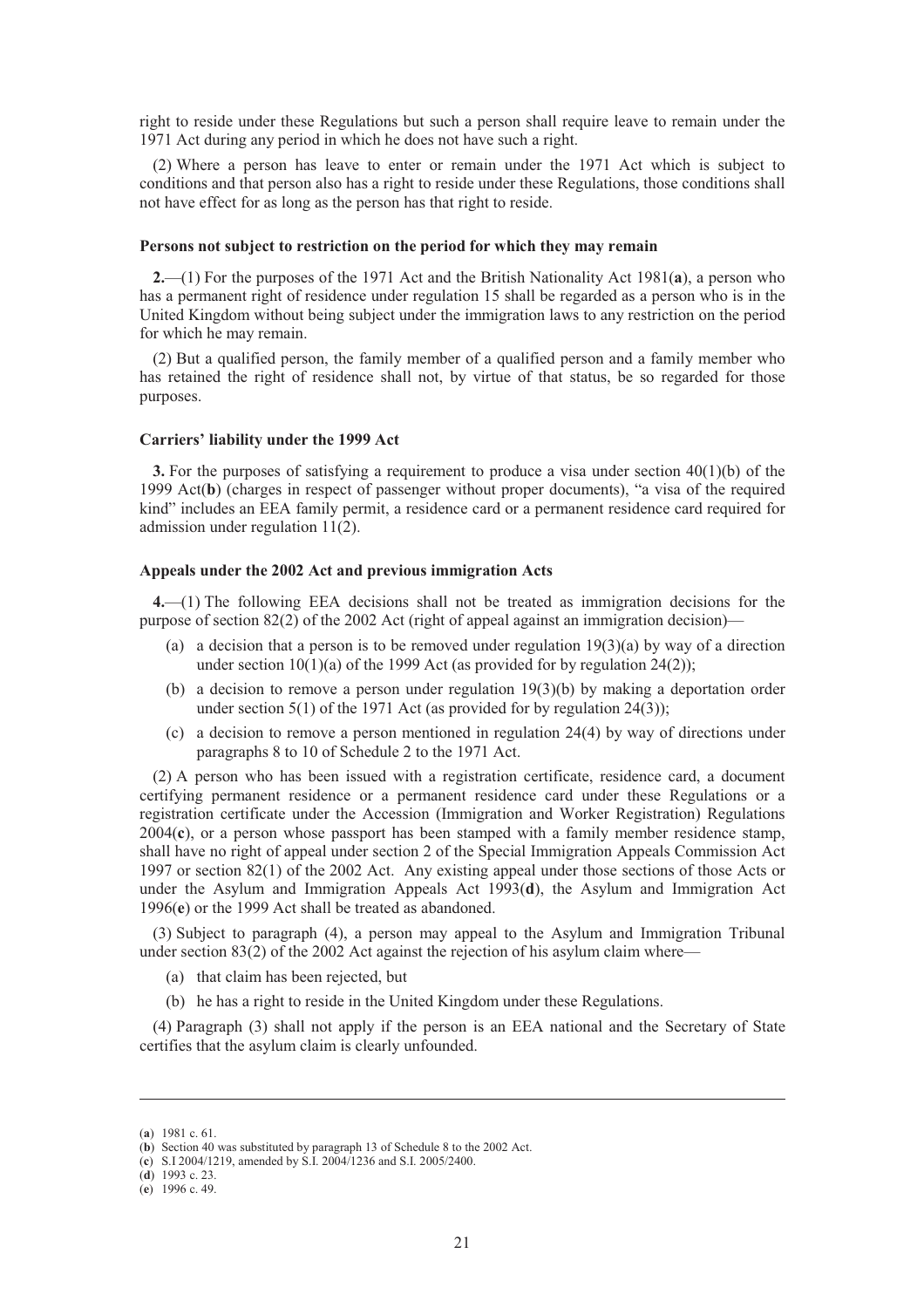(5) The Secretary of State shall certify the claim under paragraph (4) unless satisfied that it is not clearly unfounded.

(6) In addition to the national of a State which is a contracting party to the Agreement referred to in section 84(2) of the 2002 Act, a Swiss national shall also be treated as an EEA national for the purposes of section 84(1)(d) of that Act.

(7) An appeal under these Regulations against an EEA decision (including an appeal made on or after 1<sup>st</sup> April 2003 which is treated as an appeal under these Regulations under Schedule 4 but not an appeal made before that date) shall be treated as an appeal under section 82(1) of the 2002 Act against an immigration decision for the purposes of section 96(1)(a) of the 2002 Act.

(8) Section 120 of the 2002 Act shall apply to a person if an EEA decision has been taken or may be taken in respect of him and, accordingly, the Secretary of State or an immigration officer may by notice require a statement from that person under subsection (2) of that section and that notice shall have effect for the purpose of section 96(2) of the 2002 Act.

(9) In sub-paragraph (1), "family member residence stamp" means a stamp in the passport of a family member of an EEA national confirming that he is the family member of an accession State worker requiring registration with a right of residence under these Regulations as the family member of that worker; and in this sub-paragraph "accession State worker requiring registration" has the same meaning as in regulation 2 of the Accession (Immigration and Worker Registration) Regulations 2004.

## SCHEDULE 3 Regulation 31(2)

## REVOCATIONS AND SAVINGS

## PART 1

## TABLE OF REVOCATIONS

|                                                                                    |                | (3)                   |
|------------------------------------------------------------------------------------|----------------|-----------------------|
| Regulations revoked                                                                | References     | Extent of revocation  |
| The Immigration (European Economic<br>Area) Regulations 2000                       | S.I. 2000/2326 | The whole Regulations |
| The Immigration (European Economic<br>Area) (Amendment) Regulations 2001           | S.I. 2001/865  | The whole Regulations |
| The Immigration (Swiss Free)<br>Movement of Persons) (No. 3)<br>Regulations 2002   | S.I. 2002/1241 | The whole Regulations |
| The Immigration (European Economic<br>Area) (Amendment) Regulations 2003           | S.I. 2003/549  | The whole Regulations |
| The Immigration (European Economic<br>Area) (Amendment No. 2) Regulations<br>2003  | S.I. 2003/3188 | The whole Regulations |
| The Accession (Immigration and<br><b>Worker Registration</b> ) Regulations<br>2004 | S.I. 2004/1219 | Regulations 3 and 6   |
| The Immigration (European Economic                                                 | S.I. 2004/1236 | Regulation 2          |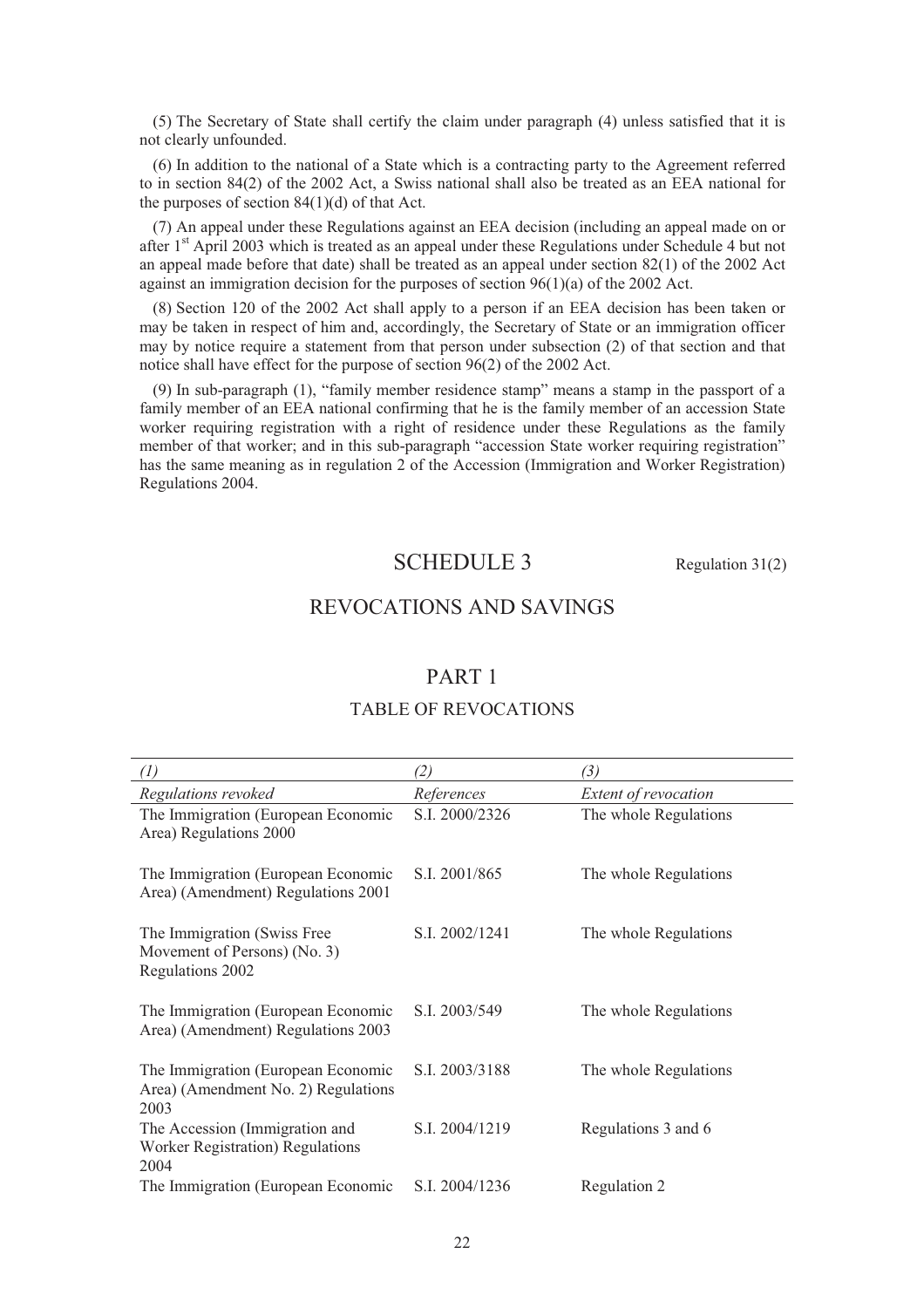| Area) and Accession (Amendment)<br>Regulations 2004                                |               |                       |
|------------------------------------------------------------------------------------|---------------|-----------------------|
| The Immigration (European Economic<br>Area) (Amendment) Regulations 2005           | S.I. 2005/47  | The whole Regulations |
| The Immigration (European Economic<br>Area)(Amendment) (No. 2)<br>Regulations 2005 | S.I. 2005/671 | The whole Regulations |

## PART 2

## SAVINGS

**1.** The—

- (a) Immigration (Swiss Free Movement of Persons) (No. 3) Regulations 2002(**a**) are not revoked insofar as they apply the 2000 Regulations to posted workers; and
- (b) the 2000 Regulations and the Regulations amending the 2000 Regulations are not revoked insofar as they are so applied to posted workers;

and, accordingly, the 2000 Regulations, as amended, shall continue to apply to posted workers in accordance with the Immigration (Swiss Free Movement of Persons) (No. 3) Regulations 2002.

**2.** In paragraph 1, "the 2000 Regulations" means the Immigration (European Economic Area) Regulations 2000(**b**) and "posted worker" has the meaning given in regulation 2(4)(b) of the Immigration (Swiss Free Movement of Persons) (No. 3) Regulations 2002.

## SCHEDULE 4 Regulation 31(2)

## TRANSITIONAL PROVISIONS

#### **Interpretation**

**1.** In this Schedule—

- (a) the "2000 Regulations" means the Immigration (European Economic Area) Regulations 2000(**c**) and expressions used in relation to documents issued or applied for under those Regulations shall have the meaning given in regulation 2 of those Regulations;
- (b) the "Accession Regulations" means the Accession (Immigration and Worker Registration) Regulations 2004(**d**).

#### **Existing documents**

**2.**—(1) An EEA family permit issued under the 2000 Regulations shall, after  $29<sup>th</sup>$  April 2006, be treated as if it were an EEA family permit issued under these Regulations.

(2) Subject to paragraph (4), a residence permit issued under the 2000 Regulations shall, after  $29<sup>th</sup>$  April 2006, be treated as if it were a registration certificate issued under these Regulations.

<sup>(</sup>**a**) S.I. 2002/1241.

<sup>(</sup>**b**) S.I. 2000/2326, amended by S.I. 2001/865, S.I. 2003/549, S.I. 2003/3188, S.I. 2005/47 and S.I. 2005/671.

<sup>(</sup>**c**) S.I. 2000/2326, amended by S.I. 2001/865, S.I. 2003/549, S.I. 2003/3188, S.I. 2005/47 and S.I. 2005/671.

<sup>(</sup>**d**) S.I. 2004/1219, amended by S.I. 2004/1236 and 2005/2400.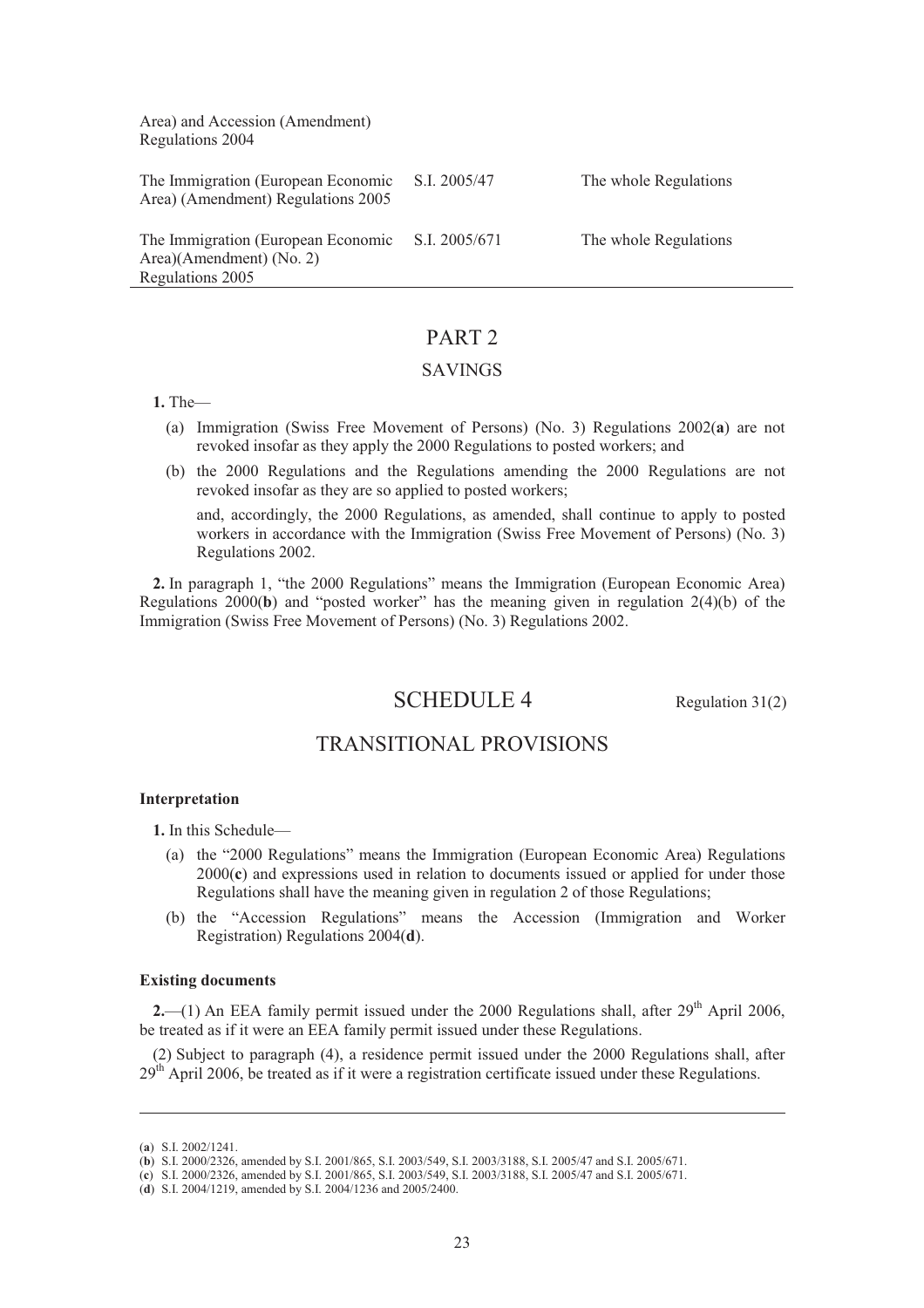(3) Subject to paragraph (5), a residence document issued under the 2000 Regulations shall, after  $29<sup>th</sup>$  April 2006, be treated as if it were a residence card issued under these Regulations.

(4) Where a residence permit issued under the 2000 Regulations has been endorsed under the immigration rules to show permission to remain in the United Kingdom indefinitely it shall, after 29<sup>th</sup> April 2006, be treated as if it were a document certifying permanent residence issued under these Regulations and the holder of the permit shall be treated as a person with a permanent right of residence under regulation 15.

(5) Where a residence document issued under the 2000 Regulations has been endorsed under the immigration rules to show permission to remain in the United Kingdom indefinitely it shall, after 29<sup>th</sup> April 2006, be treated as if it were a permanent residence card issued under these Regulations and the holder of the permit shall be treated as a person with a permanent right of residence under regulation 15.

(6) Paragraphs (4) and (5) shall also apply to a residence permit or residence document which is endorsed under the immigration rules on or after  $30<sup>th</sup>$  April 2006 to show permission to remain in the United Kingdom indefinitely pursuant to an application for such an endorsement made before that date.

#### **Outstanding applications**

**3.**—(1) An application for an EEA family permit, a residence permit or a residence document made but not determined under the 2000 Regulations before 30 April 2006 shall be treated as an application under these Regulations for an EEA family permit, a registration certificate or a residence card, respectively.

(2) But the following provisions of these Regulations shall not apply to the determination of an application mentioned in sub-paragraph (1)—

- (a) the requirement to issue a registration certificate immediately under regulation 16(1); and
- (b) the requirement to issue a certificate of application for a residence card under regulation 17(3).

#### **Decisions to remove under the 2000 Regulations**

**4.**—(1) A decision to remove a person under regulation 21(3)(a) of the 2000 Regulations shall, after  $29<sup>th</sup>$  April 2006, be treated as a decision to remove that person under regulation 19(3)(a) of these Regulations.

(2) A decision to remove a person under regulation  $21(3)(b)$  of the 2000 Regulations, including a decision which is treated as a decision to remove a person under that regulation by virtue of regulation  $6(3)(a)$  of the Accession Regulations, shall, after  $29<sup>th</sup>$  April 2006, be treated as a decision to remove that person under regulation 19(3)(b) of these Regulations.

(3) A deportation order made under section 5 of the 1971 Act by virtue of regulation 26(3) of the 2000 Regulations shall, after  $29<sup>th</sup>$  April 2006, be treated as a deportation made under section 5 of the 1971 Act by virtue of regulation 24(3) of these Regulations.

#### **Appeals**

**5.**—(1) Where an appeal against an EEA decision under the 2000 Regulations is pending immediately before  $30<sup>th</sup>$  April 2006 that appeal shall be treated as a pending appeal against the corresponding EEA Decision under these Regulations.

(2) Where an appeal against an EEA decision under the 2000 Regulations has been determined, withdrawn or abandoned it shall, on and after  $30<sup>th</sup>$  April 2006, be treated as an appeal against the corresponding EEA decision under these Regulations which has been determined, withdrawn or abandoned, respectively.

- (3) For the purpose of this paragraph—
	- (a) a decision to refuse to admit a person under these Regulations corresponds to a decision to refuse to admit that person under the 2000 Regulations;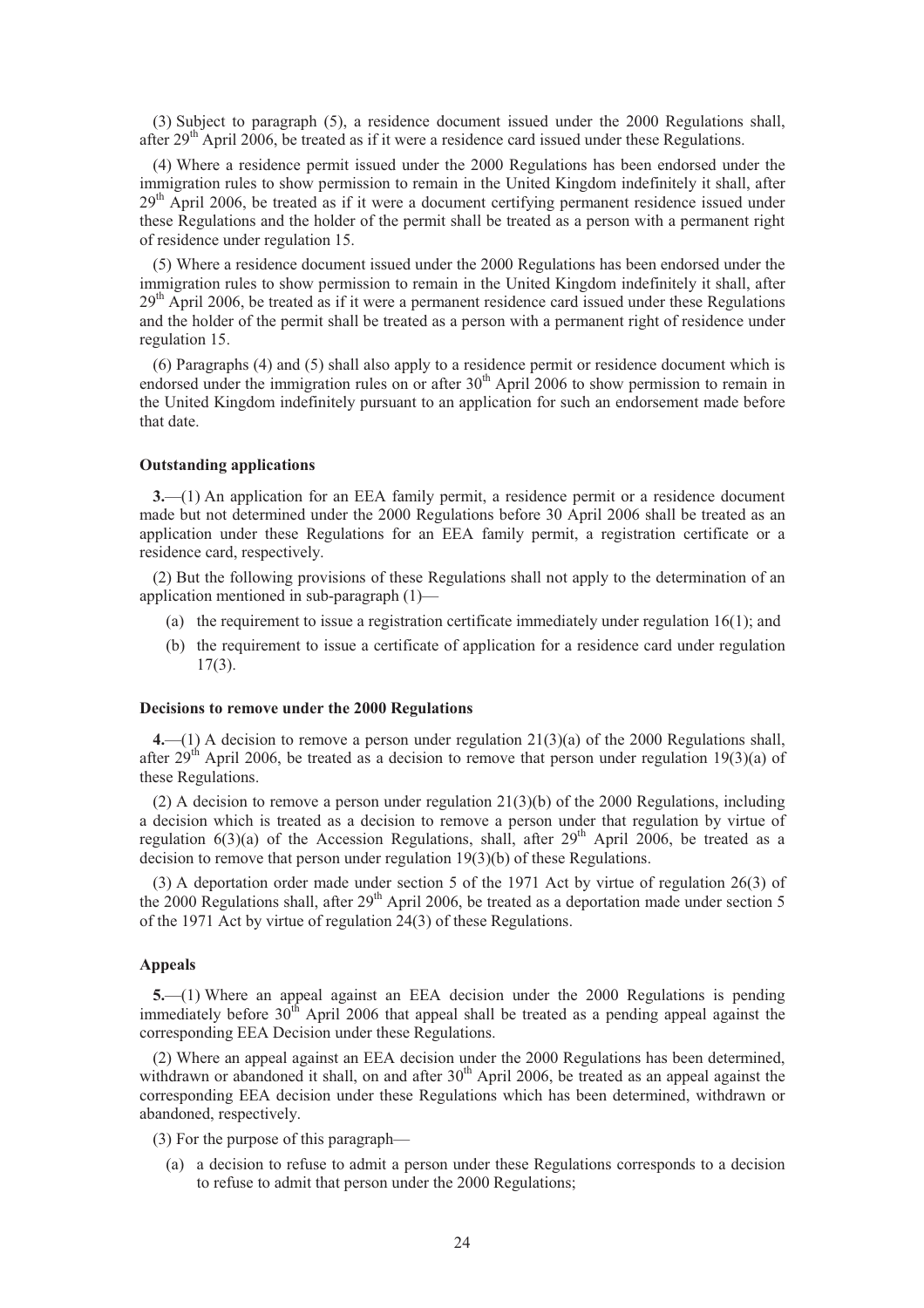- (b) a decision to remove a person under regulation  $19(3)(a)$  of these Regulations corresponds to a decision to remove that person under regulation  $21(3)(a)$  of the 2000 Regulations;
- (c) a decision to remove a person under regulation 19(3)(b) of these Regulations corresponds to a decision to remove that person under regulation 21(3)(b) of the 2000 Regulations, including a decision which is treated as a decision to remove a person under regulation  $21(3)(b)$  of the 2000 Regulations by virtue of regulation  $6(3)(a)$  of the Accession Regulations;
- (d) a decision to refuse to revoke a deportation order made against a person under these Regulations corresponds to a decision to refuse to revoke a deportation order made against that person under the 2000 Regulations, including a decision which is treated as a decision to refuse to revoke a deportation order under the 2000 Regulations by virtue of regulation 6(3)(b) of the Accession Regulations;
- (e) a decision not to issue or renew or to revoke an EEA family permit, a registration certificate or a residence card under these Regulations corresponds to a decision not to issue or renew or to revoke an EEA family permit, a residence permit or a residence document under the 2000 Regulations, respectively.

#### **Periods of residence under the 2000 Regulations**

**6.**—(1) Any period during which a person carried out an activity or was resident in the United Kingdom in accordance with the 2000 Regulations shall be treated as a period during which the person carried out that activity or was resident in the United Kingdom in accordance with these Regulations for the purpose of calculating periods of activity and residence under these Regulations.

## SCHEDULE 5 Regulation 31(2)

## CONSEQUENTIAL AMENDMENTS

#### *Statutory Instruments*

#### *The Channel Tunnel (International Arrangements) Order 1993*

**1.**—(1) The Channel Tunnel (International Arrangements) Order 1993(**a**) is amended as follows.

(2) In Schedule 4, in paragraph 5—

- (a) at the beginning of the paragraph, for "the Immigration (European Economic Area) Regulations 2000" there is substituted "the Immigration (European Economic Area) Regulations 2006";
- (b) in sub-paragraph (a), for "regulation  $12(2)$ " there is substituted "regulation  $11(2)$ " and for "residence document or document proving family membership" there is substituted "residence card or permanent residence card";
- (c) for sub-paragraph (b) there is substituted—
	- "(b) in regulations  $11(4)$  and  $19(2)$  after the word "arrival" and in regulations  $20(4)$  and (5) after the words "United Kingdom" insert "or the time of his production of the required documents in a control zone or a supplementary control zone".

<sup>(</sup>**a**) S.I. 1993/1813, amended by S.I. 1994/1405, S.I. 1996/2283, S.I. 2000/913, S.I. 2000/1775, S.I. 2001/178, S.I. 2001/418, S.I. 2001/1544, S.I. 2000/3707 and S.I. 2003/2799.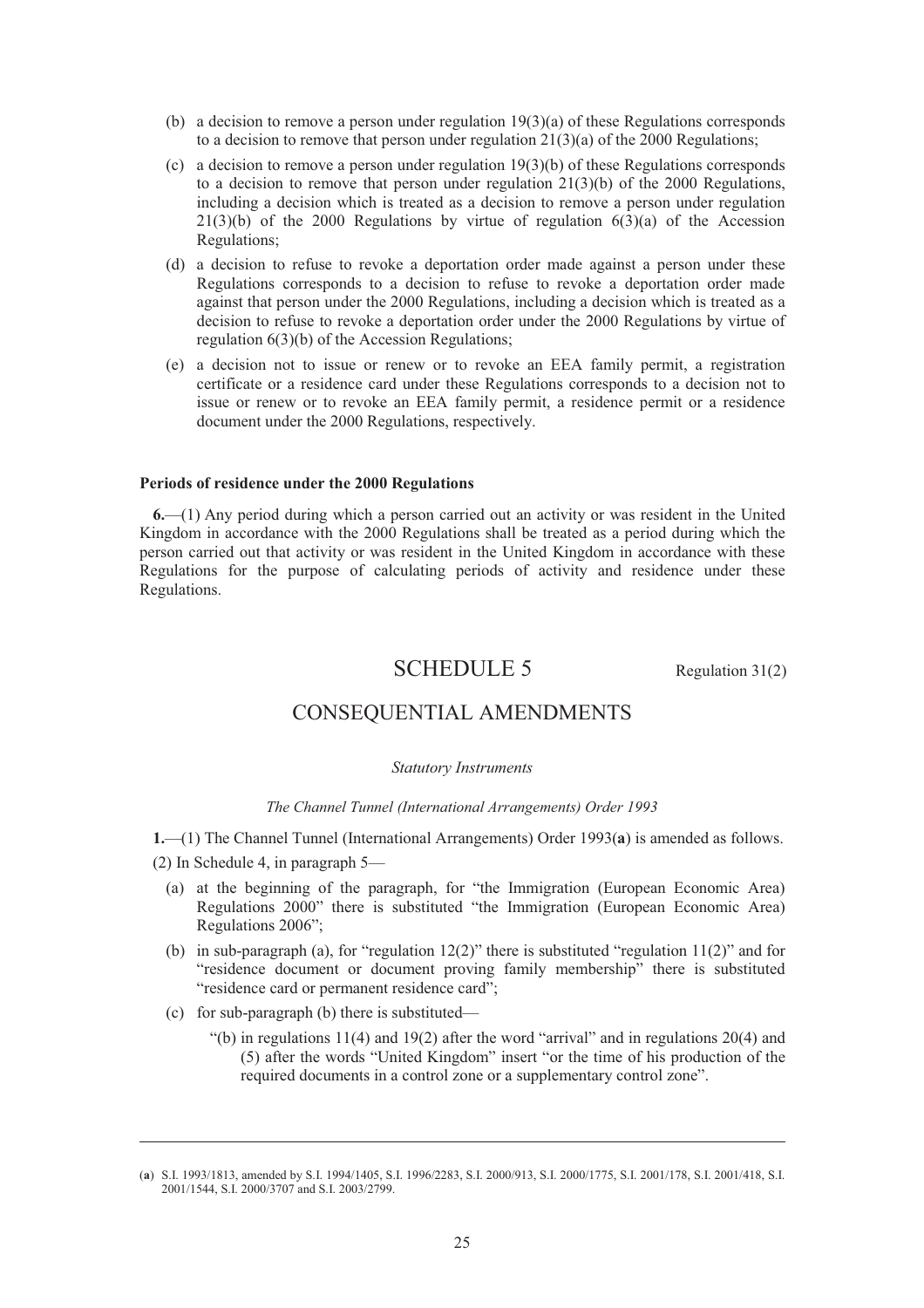#### *The Travel Restriction Order (Prescribed Removal Powers) Order 2002*

**2.**—(1) The Travel Restriction Order (Prescribed Removal Powers) Order 2002(**a**) is amended as follows.

(2) In the Schedule, for "Immigration (European Economic Area) Regulations 2000 (2000/2326)" in the first column of the table there is substituted "Immigration (European Economic Area) Regulations 2006" and for "Regulation 21(3)" in the corresponding row in the second column of the table there is substituted "Regulation 19(3)".

#### *The Immigration (Notices) Regulations 2003*

**3.**—(1) The Immigration (Notices) Regulations 2003(**b**) are amended as follows.

(2) In regulation 2, in the definition of "EEA decision"—

- (a) at the end of paragraph (b), "or" is omitted;
- (b) in paragraph (c), after "residence document;", there is inserted "or"; and
- (c) after paragraph (c), there is inserted—
	- "(d) on or after 30th April 2006, entitlement to be issued with or have renewed, or not to have revoked, a registration certificate, residence card, document certifying permanent residence or permanent residence card;"

*The Nationality, Immigration and Asylum Act 2002 (Juxtaposed Controls) Order 2003* 

**4.**—(1) The Nationality, Immigration and Asylum Act 2002 (Juxtaposed Controls) Order 2003(**c**) is amended as follows.

(2) In article  $11(1)$ , for sub-paragraph (e) there is substituted—

"(e) the Immigration (European Economic Area) Regulations 2006.".

- (3) In Schedule 2, in paragraph 5—
	- (a) at the beginning of the paragraph, for "the Immigration (European Economic Area) Regulations 2000" there is substituted "the Immigration (European Economic Area) Regulations 2006";
	- (b) in sub-paragraph (a), for "in regulation 2, at the beginning insert" there is substituted "in regulation 2(1), after the definition of "civil partner" insert";
	- (c) in sub-paragraph (b), for "regulation  $12(2)$ " there is substituted "regulation  $11(2)$ " and for "residence document or document proving family membership" there is substituted "residence card or permanent residence card";
	- (d) for sub-paragraph (c) there is substituted—
		- "(c) in regulations 11(4) and 19(2) after the word "arrival" and in regulations 20(4) and (5) after the words "United Kingdom" insert "or the time of his production of the required documents in a Control Zone".

*The Immigration and Asylum Act 1999 (Part V Exemption: Relevant Employers) Order 2003* 

**5.**—(1) The Immigration and Asylum Act 1999 (Part V Exemption: Relevant Employers) Order 2003(**d**) is amended as follows.

<sup>(</sup>**a**) S.I. 2002/313.

<sup>(</sup>**b**) S.I. 2003/658.

<sup>(</sup>**c**) S.I. 2003/2818.

<sup>(</sup>**d**) S.I. 2003/3214.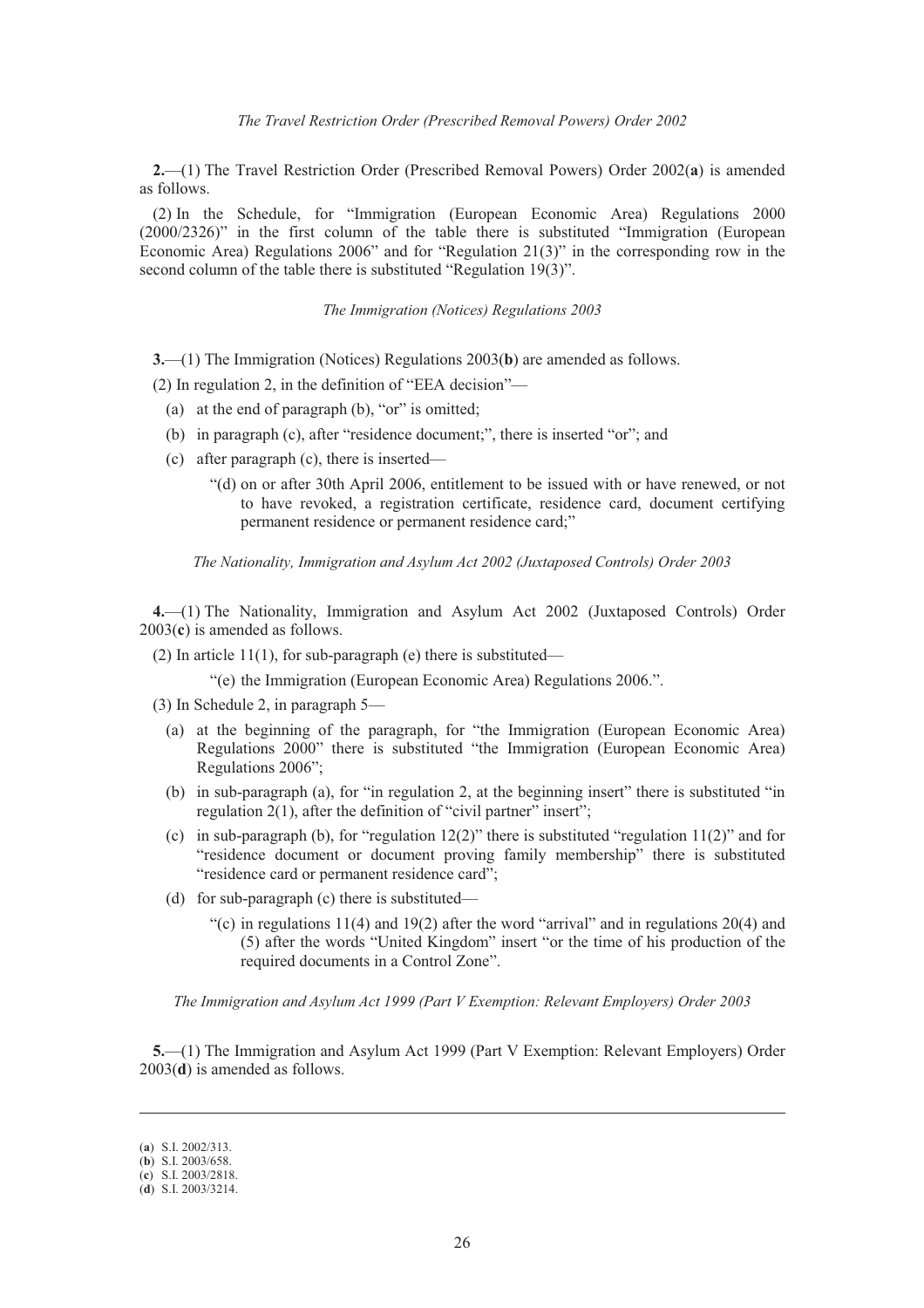(2) In Article 2, in the definition of "EEA national" and "family member of an EEA national", for "Immigration (European Economic Area) Regulations 2000" there is substituted "Immigration (European Economic Area) Regulations 2006".

#### *The Immigration (Restrictions on Employment) Order 2004*

**6.**—(1) The Immigration (Restrictions on Employment) Order 2004(**a**) is amended as follows.

(2) In Part 1 of the Schedule (descriptions of documents for the purpose of article 4(2)(a) of the Order)—

(a) for paragraph 4 there is substituted—

"4. A registration certificate or document certifying permanent residence within the meaning of regulation 2 of the Immigration (European Economic Area) Regulations 2006, including a document which is treated as a registration certificate or document certifying permanent residence by virtue of Schedule 4 to those Regulations.";

(b) for paragraph 5 there is substituted—

"5. A residence card or a permanent residence card within the meaning of regulation 2 of the Immigration (European Economic Area) Regulations 2006, including a document which is treated as a residence card or a permanent residence card by virtue of Schedule 4 to those Regulations".

#### *The Accession (Immigration and Worker Registration) Regulations 2004*

**7.**—(1) The Accession (Immigration and Worker Registration) Regulations 2004(**b**) are amended as follows.

- (2) In regulation 1(2) (interpretation)—
	- (a) after paragraph (b) there is inserted—
		- "(ba) "the 2006 Regulations" means the Immigration (European Economic Area) Regulations 2006;";
	- (b) in paragraph (j), for "regulation 3 of the 2000 Regulations" these is substituted "regulation 4 of the 2006 Regulations".
- (3) In regulation 2 ("accession State worker requiring registration")—
	- (a) for paragraph  $(6)(b)$  there is substituted—
		- "(b) a family member of a Swiss or EEA national (other than an accession State worker requiring registration) who has a right to reside in the United Kingdom under regulation 14(1) or 15 of the 2006 Regulations;";
	- (b) paragraph  $(9)(a)$  is omitted;

".

(c) for paragraph  $(9)(c)$  there is substituted—

"(c) "family member" has the same meaning as in regulation 7 of the 2006 Regulations.

(4) In regulation 4 (right of residence of work seekers and workers from relevant acceding States during the accession period)—

(a) in paragraph (1), before "Council Directive" there is inserted "Council Directive 2004/38/EC of the European Parliament and of the Council on the right of citizens of the Union and their family members to move and reside freely within the territory of the Member States(c), insofar as it takes over provisions of";

<sup>(</sup>**a**) S.I. 2004/755.

<sup>(</sup>**b**) S.I. 2004/1219; amended by S.I. 2004/1236 and S.I. 2005/2400.

<sup>(</sup>**c**) OJ L 158, 30.4.2004, p.77 (the full title of the Directive is Council Directive 2004/38/EC of the European Parliament and the Council on the rights of citizens of the Union and their family members to move and reside freely within the territory of the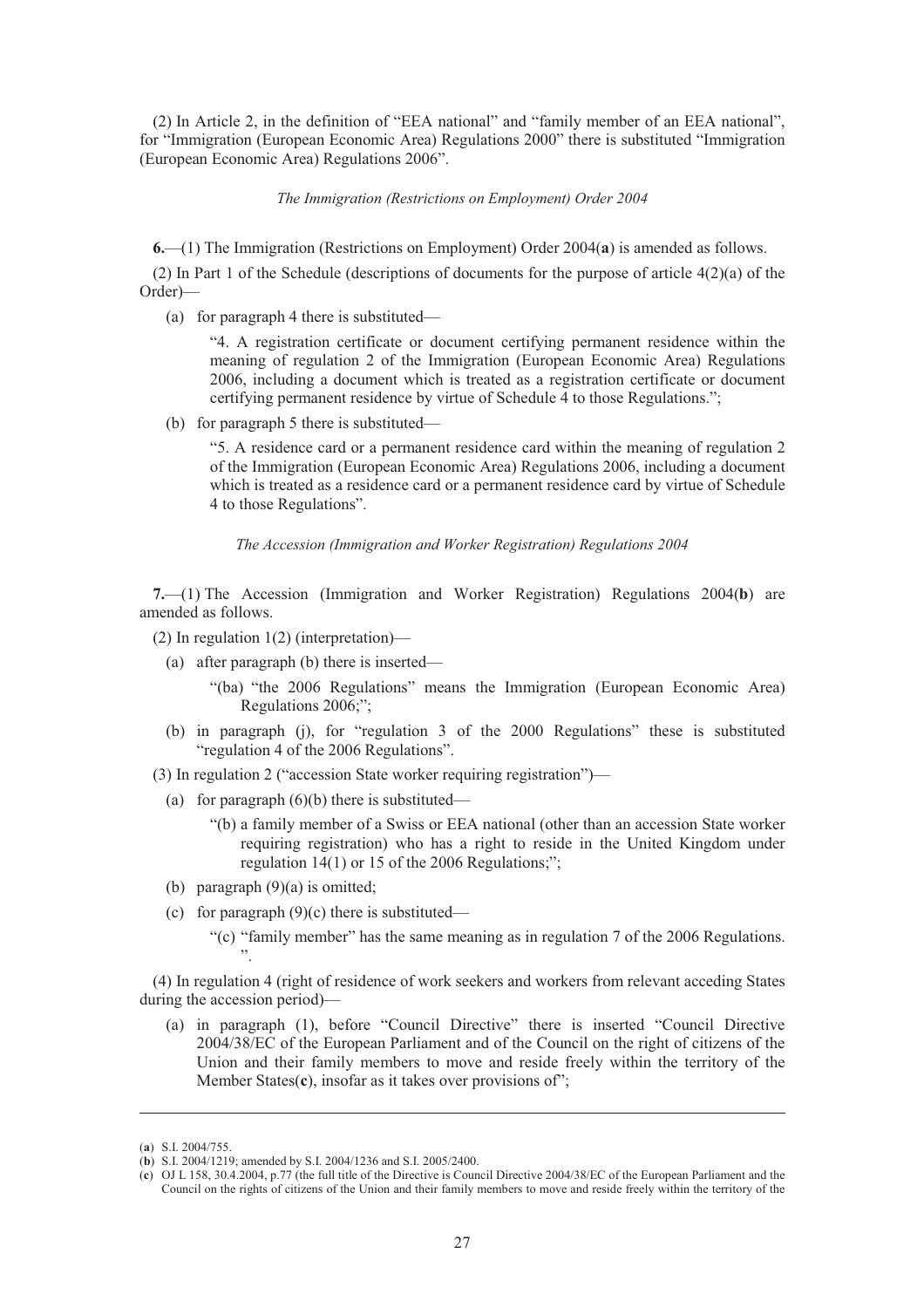- (b) in paragraph (3), for "2000 Regulations" there is substituted "2006 Regulations";
- (c) in paragraph (4), for "An" there is substituted "A national of a relevant accession State who is seeking employment and an" and for "2000 Regulations" there is substituted "2006 Regulations".

(5) For regulation 5 (application of 2000 Regulations in relation to accession State worker requiring registration) there is substituted—

#### "**Application of 2006 Regulations in relation to accession State worker requiring registration**

**5.**—(1) The 2006 Regulations shall apply in relation to a national of a relevant accession State subject to the modifications set out in this regulation.

(2) A national of a relevant accession State who is seeking employment in the United Kingdom shall not be treated as a jobseeker for the purpose of the definition of "qualified person" in regulation 6(1) of the 2006 Regulations and an accession State worker requiring registration shall be treated as a worker for the purpose of that definition only during a period in which he is working in the United Kingdom for an authorised employer.

(3) Subject to paragraph (4), regulation 6(2) of the 2006 Regulations shall not apply to an accession State worker requiring registration who ceases to work.

(4) Where an accession State worker requiring registration ceases working for an authorised employer in the circumstances mentioned in regulation 6(2) of the 2006 Regulations during the one month period beginning on the date on which the work begins, that regulation shall apply to that worker during the remainder of that one month period.

(5) An accession State worker requiring registration shall not be treated as a qualified person for the purpose of regulations 16 and 17 of the 2006 Regulations (issue of registration certificates and residence cards)."

*The Asylum and Immigration Tribunal (Procedure) Rules 2005* 

**8.**—(1) The Asylum and Immigration Tribunal (Procedure) Rules 2005(**a**) are amended as follows.

(2) In regulation 18(1)(b), after "('the 2000 Regulations')" there is inserted "or, on or after 30<sup>th</sup> April 2006, paragraph 4(2) of Schedule 2 to the Immigration (European Economic Area) Regulations 2006 ('the 2006 Regulations')".

(3) In regulation 18(2), after "2000 Regulations" there is inserted "or paragraph 4(2) of Schedule 2 to the 2006 Regulations".

member States amending Regulation (EEC) No. 1612/68 and repealing Directives 64/221/EEC, 68/360/EEC, 72/194/EEC, 75/34/EEC, 90/364/EEC, 90/365/EEC and 93/96/EEC).

<sup>(</sup>**a**) S.I. 2005/230.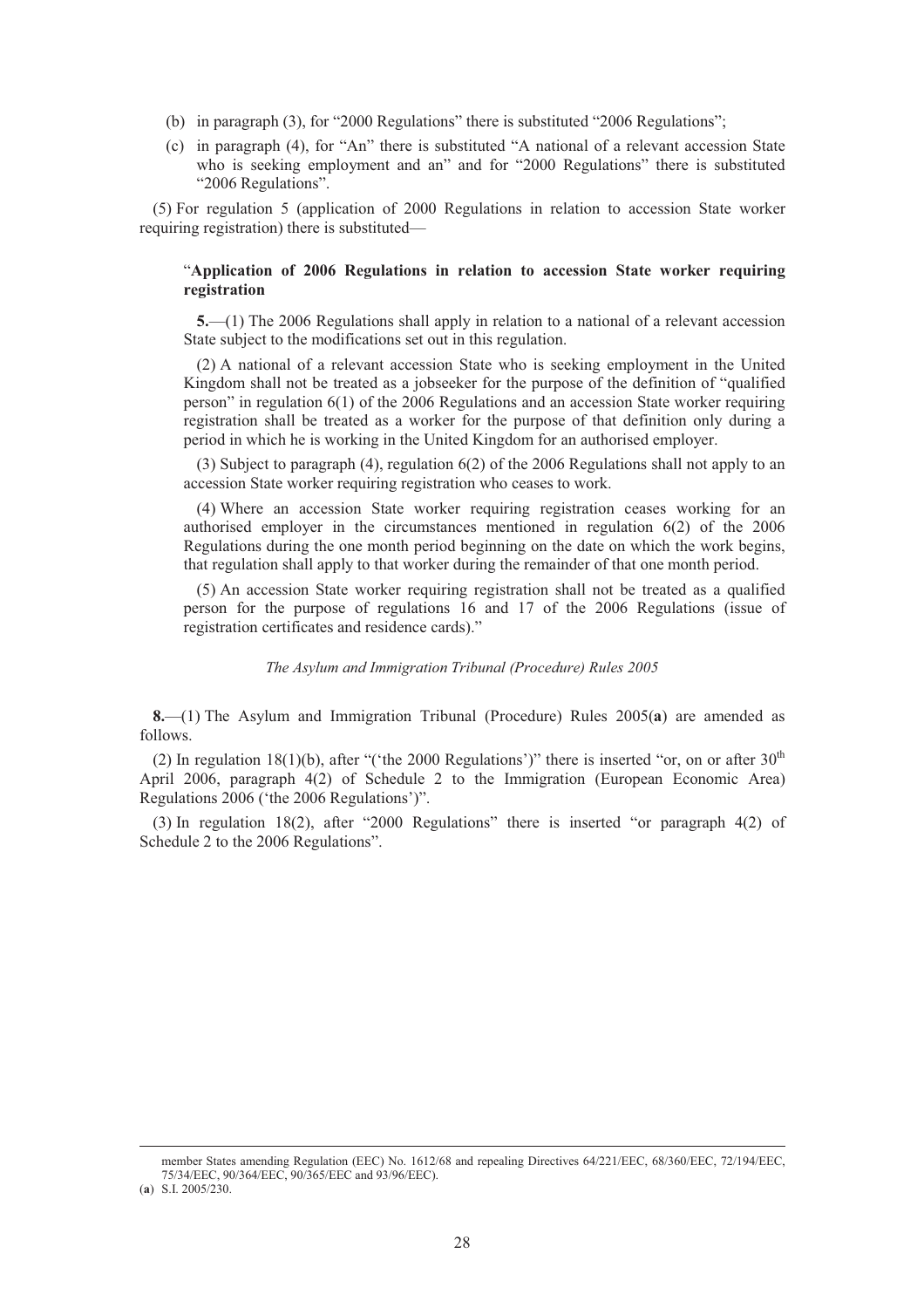#### **EXPLANATORY NOTE**

#### *(This note is not part of the Regulations)*

These Regulations implement Directive 2004/38/EC of the European Parliament and the Council of  $29<sup>th</sup>$  April 2004 on the right of citizens of the Union and their family members to move and reside freely within the territory of the Member States amending Regulation (EEC) No 1612/68 and repealing Directives 64/221/EEC, 68/360/EEC, 72/194/EEC, 73/148/EEC,  $75/35/EEC$ ,  $90/364/EEC$ ,  $90/365/EEC$  and  $93/96/EEC$ . The Regulations come into force on  $30<sup>th</sup>$ April 2006. A Transposition Note setting how the Government has transposed into UK law the main elements of this Directive will be available on the Office of Public Sector Information website.

Directive 2004/38/EC provides for the free movement of Union citizens and their family members within the territory of the member States. The repealed Directives were extended to Norway, Iceland and Liechtenstein by the Agreement on the European Economic Area signed at Oporto on  $2<sup>nd</sup>$  May 1992 (OJ No. L 1, 3.1.94, p.3) and it is envisaged that Directive 2004/38/EC will also be extended to these States. In addition, an agreement between the European Community and its member States, of the one part, and the Swiss Confederation, of the other part, on the free movement of persons, signed at Brussels on 21<sup>st</sup> June 1999 (Cm 4904) confers on Swiss nationals and their family members broadly similar rights of entry into and residence in the United Kingdom as were contained in the repealed Directives. As was the case with the Regulations implementing the repealed Directives, these Regulations will also apply to nationals from Norway, Iceland Liechtenstein and Switzerland and their family members as well as to Union citizens and their family members. This will avoid having to apply a slightly different free movement regime to nationals from Norway, Iceland, Liechtenstein and Switzerland and their family members from that which has to apply to Union citizens and their family members under Directive 2004/38/EC.

Directive 2004/38/EC is based on the provisions of the repealed Directives but it also contains new provisions, some of which reflect the case law of the European Court of Justice relating to the repealed Directives and the free movement of persons and some of which represent new developments of the law on the free movement of persons. The main new developments, which are reflected in these Regulations, are:

- (a) the inclusion of civil partners as family members of EU nationals along with spouses so far as member States who treat such partnerships as equivalent to marriage are concerned;
- (b) the introduction of an initial right of residence of 3 months in a host member State for EU nationals and their family members provided they do not become an unreasonable burden on the social assistance system of the host member State – this right of residence is not conditional on the EU national being, for example, a worker, self-employed, as was the case under the repealed Directives;
- (c) the introduction of a permanent right of residence in a host member State, which generally applies after 5 years residence in that member State.

Part 1 (regulations 1 to 10) of the Regulations contains the interpretation provisions for the Regulations. Part 2 (regulations 11 to 15) sets out the free movement rights conferred on EEA nationals—

- (i) the right of EEA nationals and their family members to be admitted to the United Kingdom provided they have the relevant documents (*regulation 11*);
- (ii) the right of EEA nationals and their family members to reside in the United Kingdom for an initial period of 3 months (*regulation 13*);
- (iii) the right of a 'qualified person' (a jobseeker, worker, self-employed person, selfsufficient person or student), a family member a qualified person, and a 'family member who has retained the right of residence' (for example, a family member of a deceased qualified person who satisfies specified conditions) to reside in the United Kingdom for as long as they have this status (*regulation 14*); and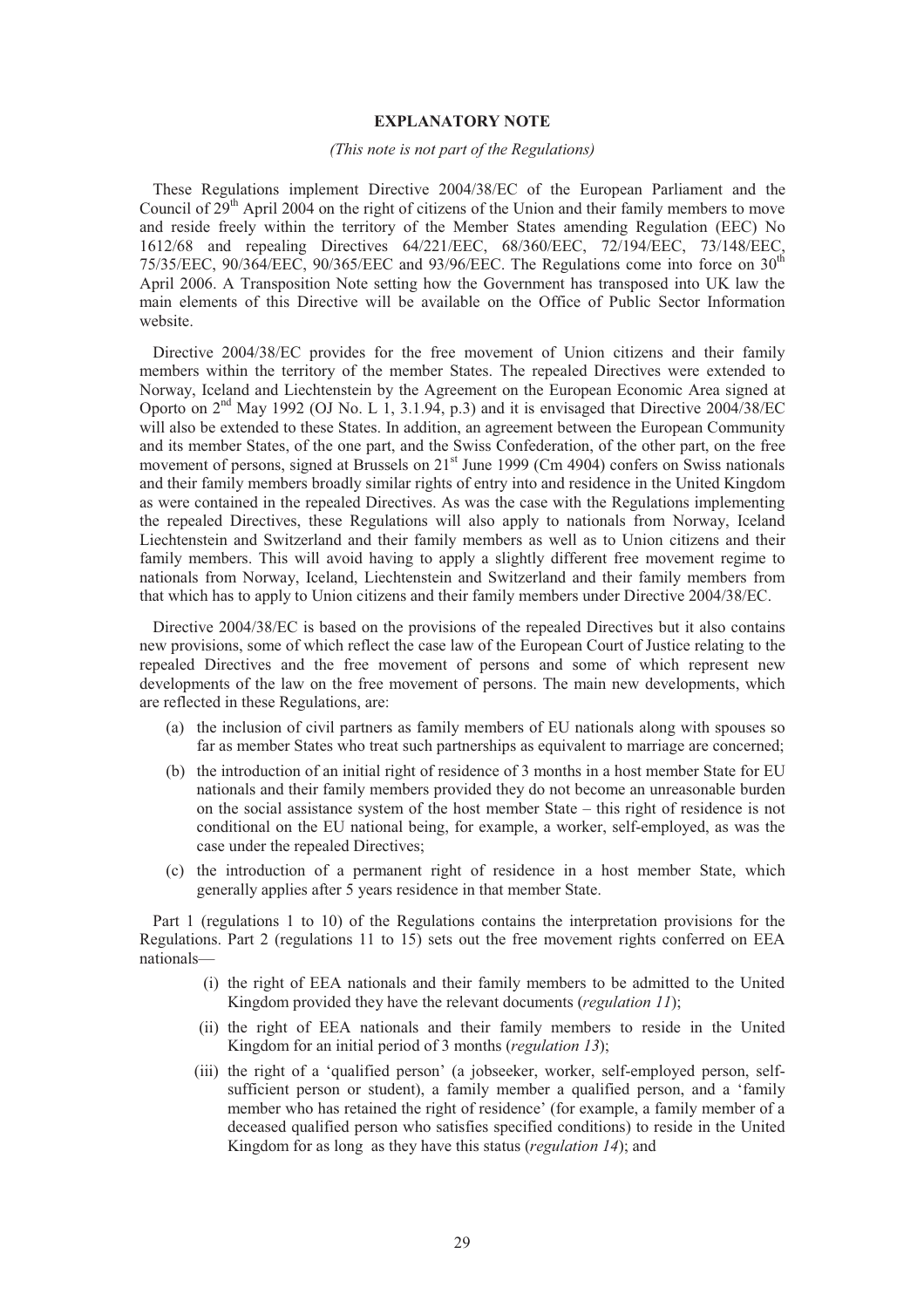(iv) the right of EEA nationals and their family members to permanent residence in the United Kingdom in specified circumstances (for example, after they have resided in the United Kingdom under the Regulations for 5 years (*regulation 15*)).

Part 3 (regulations 16 to 18) provides for the issue of residence documentation, which can be used as proof of the rights of residence provided for in the Regulations. Part 4 (regulations 19 to 21) provides for the exclusion and removal of EEA nationals and their family members. As under the previous Directives, EEA nationals and their family members can be excluded on public policy, public security and public health grounds. Part 5 (regulations 22 to 24) contains procedural provisions relating to persons who claim admission under the Regulations, who are refused admission, or are being removed. Part 6 (regulations 25 to 29) and Schedule 1 set out the appeal rights in relation to decisions taken under the Regulations. Schedule 2 deals with the effect of the Regulations on other legislation. Schedule 3 lists the regulations that are being repealed by the new Regulations. Schedule 4 contains transitional provisions. Schedule 5 contains consequential amendments.

 $©$  Crown copyright 2006

Printed and published in the UK by The Stationery Office Limited under the authority and superintendence of Carol Tullo, Controller of Her Majesty's Stationery Office and Queen's Printer of Acts of Parliament.

E0557 4/2006 160557T 19585